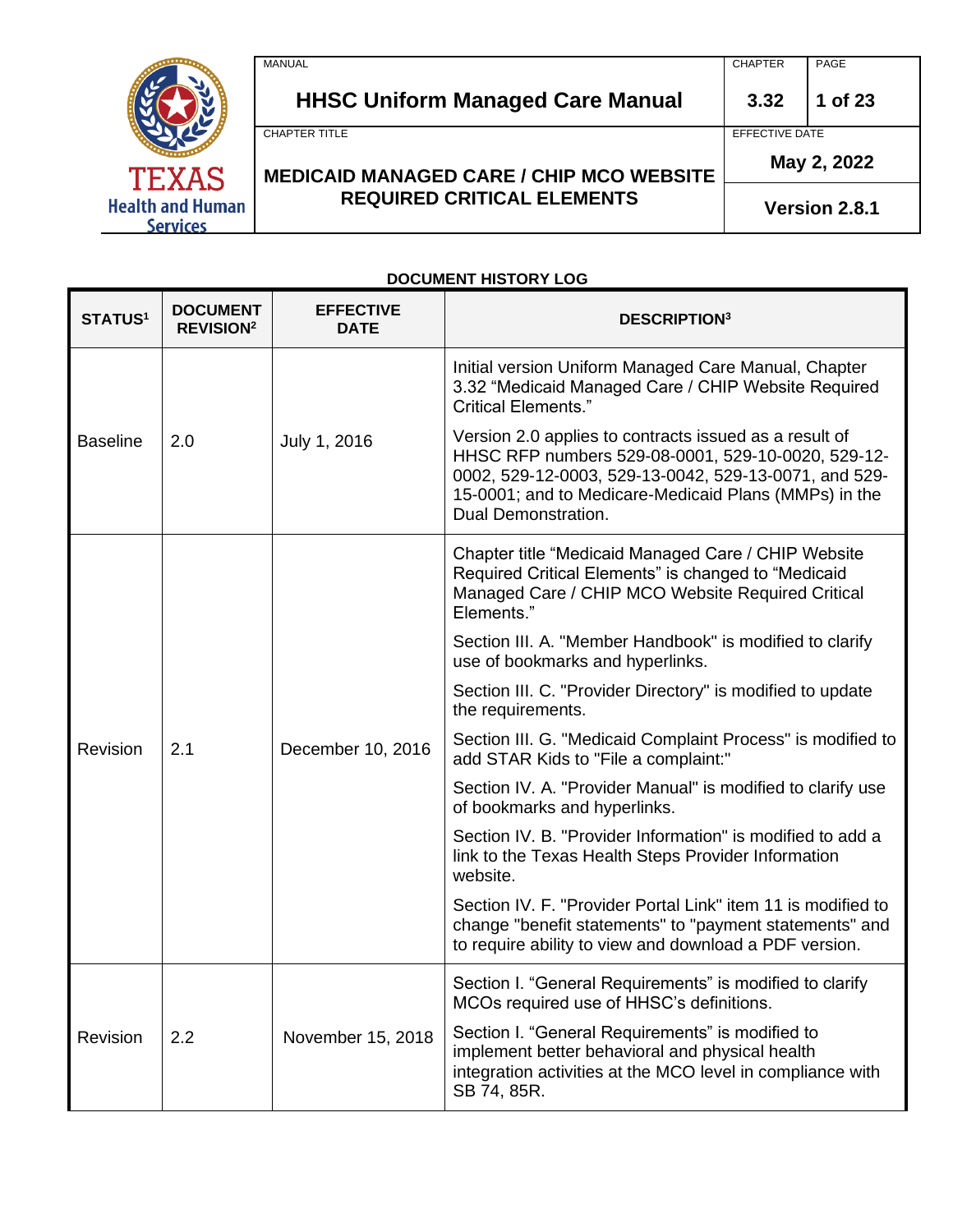MANUAL CHAPTER PAGE

**HHSC Uniform Managed Care Manual 3.32 2 of 23**

**May 2, 2022**

#### **MEDICAID MANAGED CARE / CHIP MCO WEBSITE REQUIRED CRITICAL ELEMENTS**

**Version 2.8.1**

**STATUS<sup>1</sup> DOCUMENT REVISION<sup>2</sup> EFFECTIVE DESCRIPTION<sup>3</sup>** Section II. B. "Phone Numbers" is modified to update the Enrollment Broker help lines information. Section II. C. "Subcontractor Information (MCO Only)" is modified to add therapies. Section III. A. "Member Handbook" is modified to add requirements regarding paper directories and counseling or referral services not covered because of moral or religious objections. Section III. G. "Medicaid Complaint Process" is modified to add a hyperlink to the Online Submission Form. Section III. "Main Member Home Page" is modified to add a subsection "I. Member Portal Link. Section VI. "Optional Items" is modified to indicate Member Portal currently optional except for STAR Kids. Revision 2.3 February 1, 2019 General Requirements is modified to reflect the name change from Consumer Information Tool Kit to HHS Brand Guide and add hyperlink to the HHS Brand Guide. Revision 2.4 August 7, 2020 Section III. Main Member Home Page, B. Member Information is modified to add specific information regarding Medicaid managed care prior authorizations per S.B. 1207, 86<sup>th</sup> Regular Session amending Texas Government Code §531.024163. *Accessibility of Information Regarding Medicaid Prior Authorization Requirements.* Section IV. Main Provider Home Page, E. Prior Authorization is modified to add specific information regarding Medicaid managed care prior authorizations per S.B. 1207, 86<sup>th</sup> Regular Session amending Texas Government Code §531.024163. *Accessibility of Information Regarding Medicaid Prior Authorization Requirements.* Revision 2.4.1 | November 18, 2020 | Accessibility approved version. Revision 2.5 | December 18, 2020 Chapter 3.32 continues to apply to the Dental Services Contract. The new Dental Services Contract HHSC RFP number is HHS0002879. Section IV. G "Additional Specific Requirements for the STAR Health and STAR Kids MCOs" is modified to add additional



CHAPTER TITLE **EXECUTE A STATE OF STATE AND STATE ASSESSMENT OF STATE AND STATE AND STATE AND STATE AND STATE AND STATE AND STATE AND STATE AND STATE AND STATE AND STATE AND STATE AND STATE AND STATE AND STATE AND STATE AN**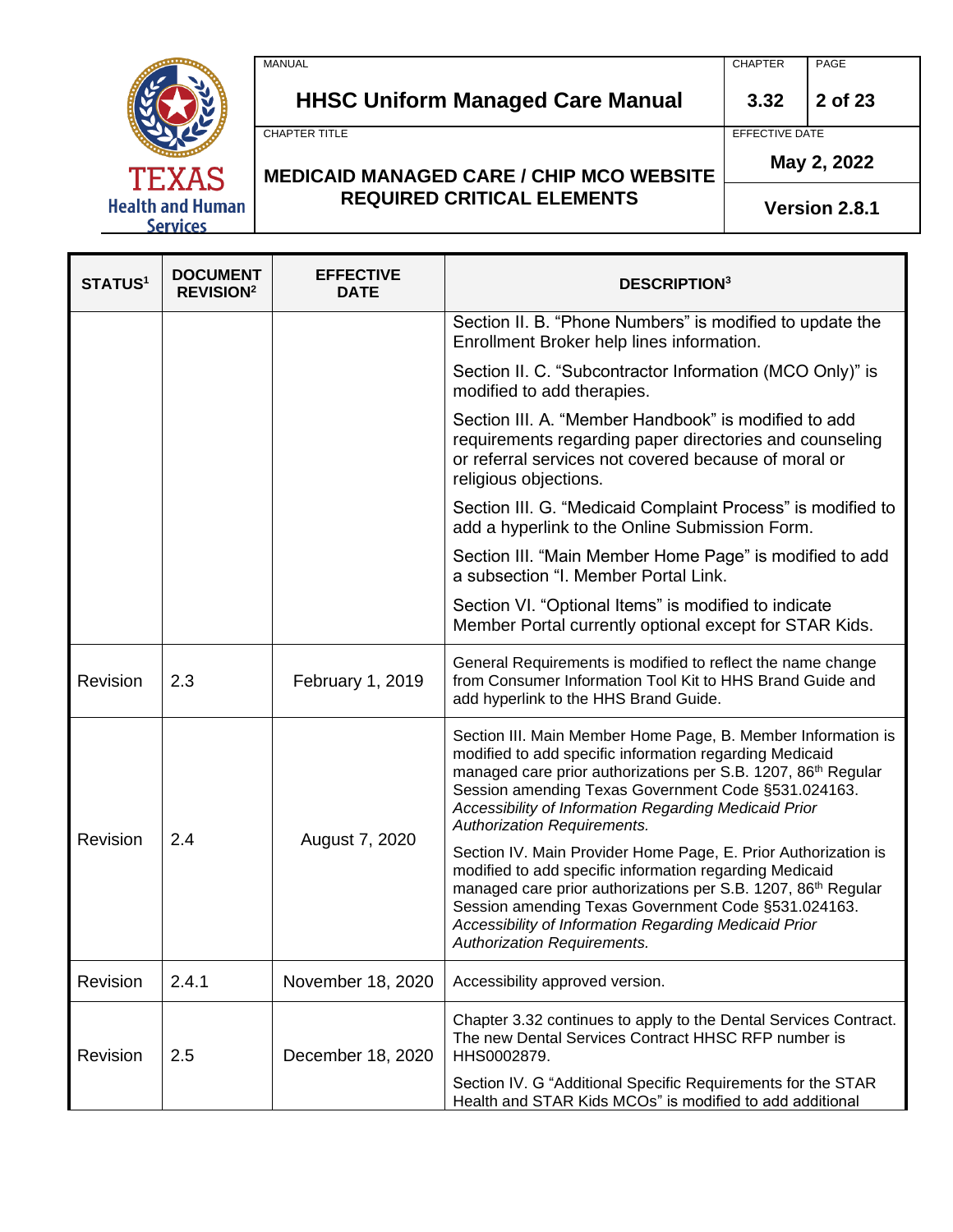MANUAL CHAPTER PAGE



**HHSC Uniform Managed Care Manual 3.32 3 of 23**

CHAPTER TITLE **EFFECTIVE DATE** 

**May 2, 2022**

**MEDICAID MANAGED CARE / CHIP MCO WEBSITE REQUIRED CRITICAL ELEMENTS**

**Version 2.8.1**

| <b>STATUS<sup>1</sup></b> | <b>DOCUMENT</b><br><b>REVISION<sup>2</sup></b> | <b>EFFECTIVE</b><br><b>DATE</b> | <b>DESCRIPTION</b> <sup>3</sup>                                                                                                                                                                                                                                                                              |
|---------------------------|------------------------------------------------|---------------------------------|--------------------------------------------------------------------------------------------------------------------------------------------------------------------------------------------------------------------------------------------------------------------------------------------------------------|
|                           |                                                |                                 | requirements to the provider portal regarding a process to allow<br>providers to access the STAR Kids Screening and Assessment<br>Instrument (SK-SAI); Member SK-SAI MDCP review signature<br>page (Form 2605), if applicable and Individual Service Plan<br>(ISP), if applicable with the Member's consent. |
| Revision                  | 2.6                                            | April 1, 2021                   | Section IV, B. "Provider Information" is modified to add a<br>requirement for MCOs to add a hyperlink to TMHP so Provider<br>data can be reconciled with MCO demographic information.                                                                                                                        |
|                           |                                                |                                 | Section I. "General Requirements" is modified to add NEMT<br>Services providers to #9.                                                                                                                                                                                                                       |
| Revision                  | 2.7                                            | May 19, 2021                    | Section II, B. "Phone Numbers" is modified to add NEMT<br>Services and Where's My Ride Hotline criteria.                                                                                                                                                                                                     |
|                           |                                                |                                 | Section II.C. "Subcontractor Information (MCO Only)" is modified<br>to add NEMT Services.                                                                                                                                                                                                                    |
|                           |                                                |                                 | Section III, B. "Member Information" is modified to add a<br>reference to NEMT-specific Member responsibilities and a<br>required element for a hyperlink to the online NEMT Services<br>Member reservation system.                                                                                          |
|                           |                                                |                                 | Section IV, B. "Provider Information" is modified to add a<br>reference to NEMT-specific Member responsibilities.                                                                                                                                                                                            |
|                           |                                                |                                 | Subsection F. of Section III added to provide information on the<br>External Medical Review process.                                                                                                                                                                                                         |
| Revision                  | 2.8                                            | May 1, 2022                     | Section 2(B)(7) revised to add External Medical Review contact<br>information.                                                                                                                                                                                                                               |
| Revision                  | 2.8.1                                          | May 2, 2022                     | Administrative Change                                                                                                                                                                                                                                                                                        |

**<sup>1</sup>** Status should be represented as "Baseline" for initial issuances, "Revision" for changes to the Baseline version, and "Cancellation" for withdrawn versions.

<sup>2</sup> Revisions should be numbered according to the version of the issuance and sequential numbering of the revision—e.g., "1.2" refers to the first version of the document and the second revision.

<sup>3</sup> Brief description of the changes to the document made in the revision.

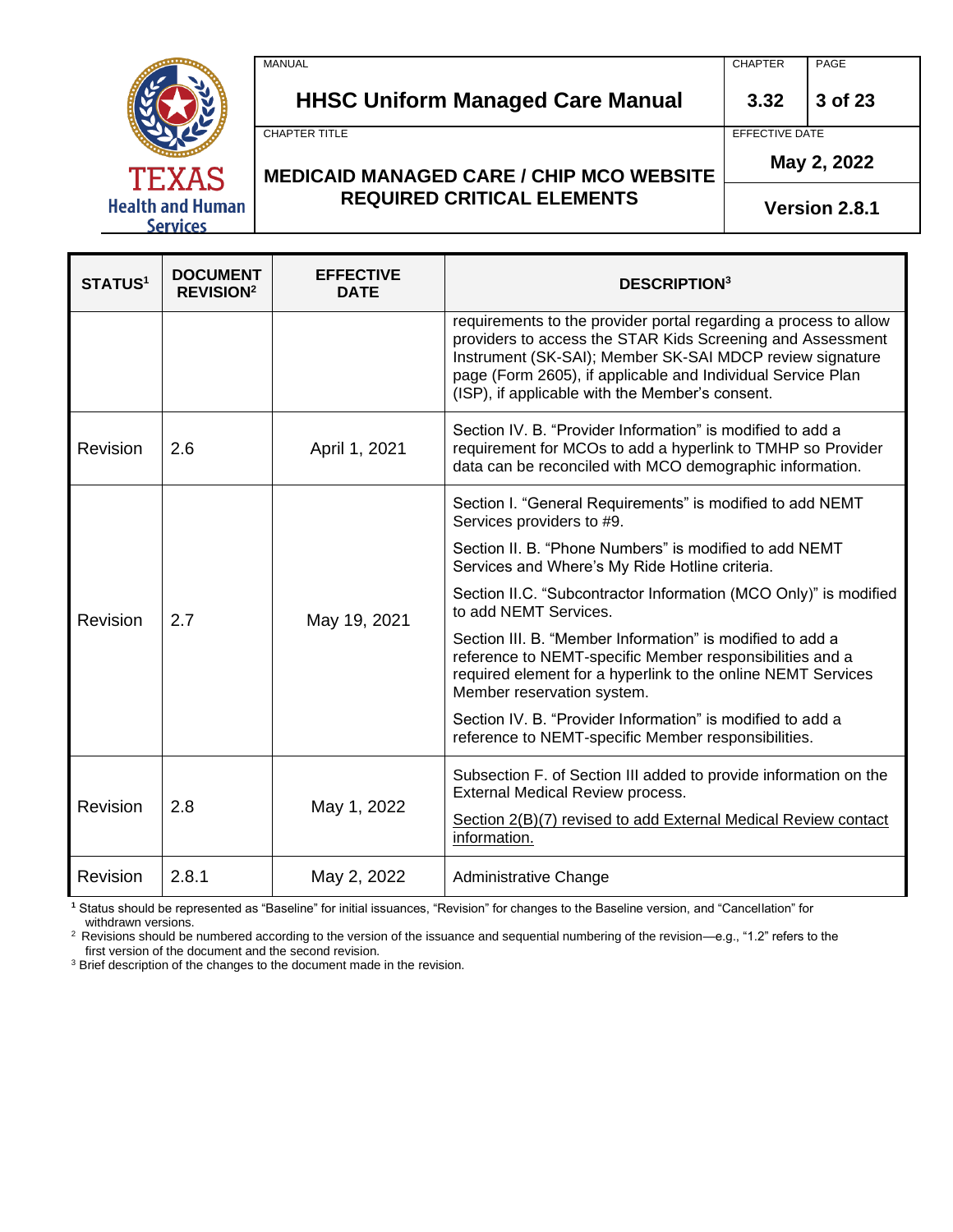|                                            | <b>MANUAL</b>                                                                        | <b>CHAPTER</b> | PAGE    |
|--------------------------------------------|--------------------------------------------------------------------------------------|----------------|---------|
| <b>TEXAS</b>                               | <b>HHSC Uniform Managed Care Manual</b>                                              | 3.32           | 4 of 23 |
|                                            | <b>CHAPTER TITLE</b>                                                                 | EFFECTIVE DATE |         |
|                                            | <b>MEDICAID MANAGED CARE / CHIP MCO WEBSITE</b><br><b>REQUIRED CRITICAL ELEMENTS</b> | May 2, 2022    |         |
| <b>Health and Human</b><br><b>Services</b> |                                                                                      | Version 2.8.1  |         |

# **Applicability of Chapter 3.32**

This chapter applies to Managed Care Organizations (MCOs) or Dental Contractors participating in the Texas Medicaid Managed Care Programs: STAR, STAR+PLUS, including the Medicare-Medicaid Dual Demonstration, STAR Health, STAR Kids, or Texas Medicaid Dental Services and the Children's Health Insurance Program (CHIP), and Texas CHIP Dental Services, collectively referred to herein as "Program" or "Programs".

# **Required Critical Elements**

### **I. General Requirements**

- 1. Each MCO and Dental Contractor must have a Texas-specific MCO home webpage on its website. The MCO home webpage must include links to a designated webpage for Members and one for Providers.
- 2. The website must operate with sufficient bandwidth such that it has quick upload and download speeds.
- 3. Website tools and techniques should not require significant memory.
- 4. The website must be compliant with the Health Insurance Portability and Accountability Act (HIPAA).
- 5. The website must be written using the style and preferred terms of the HHS Brand Guide, made available at no more than a 6th grade reading level, in English and Spanish and other Prevalent Languages as appropriate with hyperlinks to select between the languages, with the exception of the main Provider home page's required elements. The HHS Brand Guide can be found at [https://hhs.texas.gov/sites/default/files//documents/doing-business-with-hhs/vendor](https://hhs.texas.gov/sites/default/files/documents/doing-business-with-hhs/vendor-contract-information/hhs-brand-guide.pdf)[contract-information/hhs-brand-guide.pdf.](https://hhs.texas.gov/sites/default/files/documents/doing-business-with-hhs/vendor-contract-information/hhs-brand-guide.pdf) All links must be clearly labeled and functional.
- 6. The website must include the link to financial literacy information on the Office of Consumer Credit Commission's webpage.
- 7. If all required critical elements cannot be displayed on the designated page, the MCO and Dental Contractor has the option to provide a hyperlink to display the intended information for the required critical element specified for the MCO home page, main Member home page, or main Provider home page under the following conditions: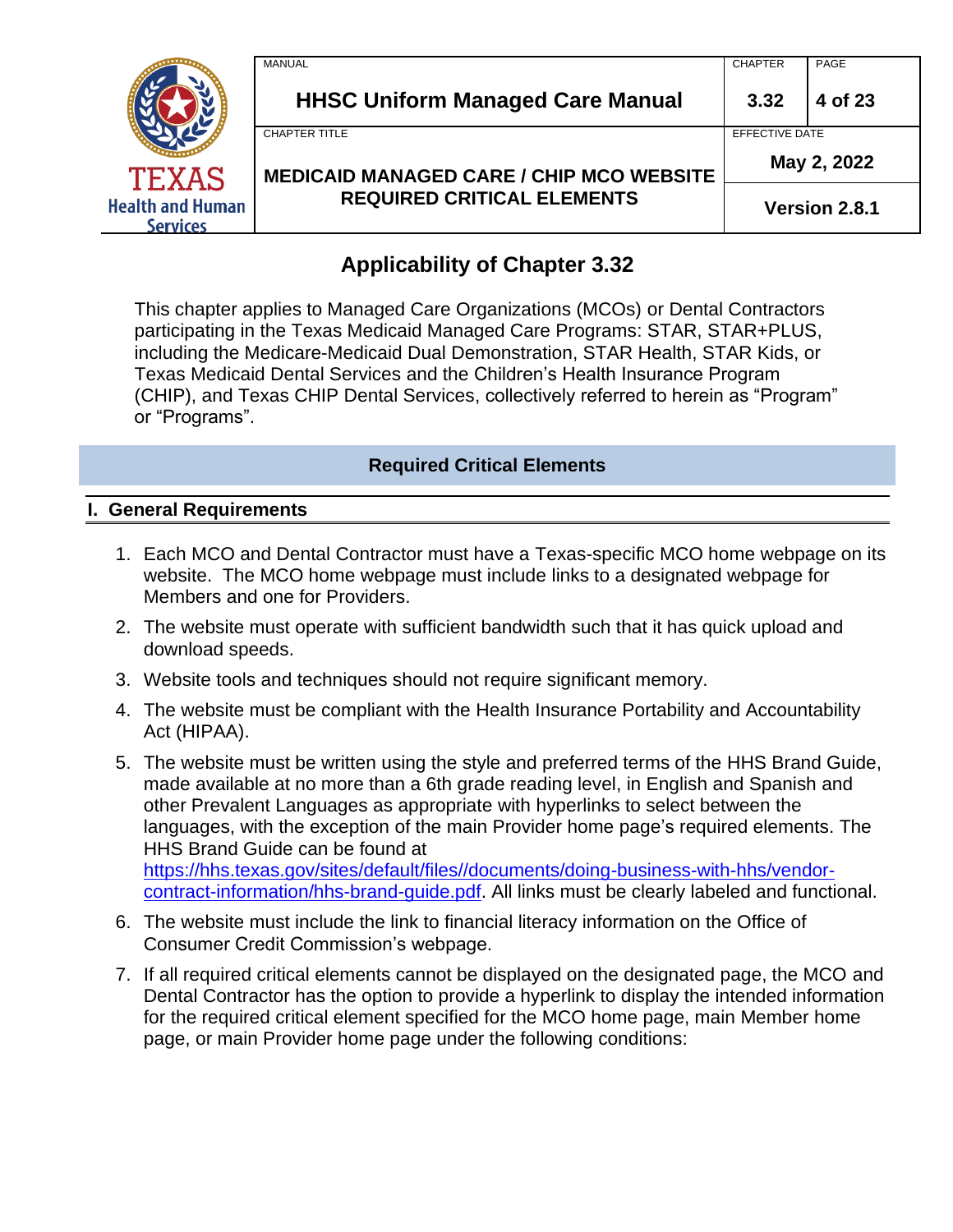

- a. The hyperlink from the MCO home page, main Member home page, or main Provider home page must be to a webpage that exclusively and readily displays the intended information specific to the hyperlink;
- b. The critical element information must not be dispersed among or throughout multiple webpages through various links;
- c. The hyperlink must not link to a handbook, manual, document, etc. that a Member or Provider must first access or search to obtain the information; and
- d. The MCO and Dental Contractor may have subpages for additional information specific to a Program.
- 8. Each MCO and Dental Contractor must use HHSC's definitions for managed care terminology, including: Appeal, Complaint, Copayment, durable medical equipment, Emergency Medical Condition, emergency medical transportation, emergency room care, Emergency Services, excluded services, Grievance, habilitation services and devices, health insurance, home health care, hospice services, hospitalization, hospital outpatient care, Medically Necessary, Network, non-participating provider, participating provider physician services, plan, preauthorization, premium, prescription drug coverage, prescription drugs, Primary Care Physician, Primary Care Provider, provider, rehabilitation services and devices, skilled nursing care, specialist, and Urgent Care found in UMCM Chapter 3.35.
- 9. MCOs that have separate Provider portals for behavioral health Providers, NEMT Services providers, or other Providers or those that operate a smart phone applicationbased Provider portal must follow the requirements in Chapter 16 relating to such portals.

### **II. MCO Home Page**

The MCO or Dental Contractor must include on its home page, at a minimum, the following items listed and those identified in the sections below:

- 1. MCO or Dental Contractor logo;
- 2. MCO or Dental Contractor background or history information;
- 3. Links to the MCO home page in English, Spanish, or other Prevalent Languages identified by HHSC, the Member portal home page, and the Provider home page or Provider portal;
- 4. Information regarding the availability of material published in alternate formats, such as large print, Braille, or audio;
- 5. A link to the MCO's contract (STAR Health only); and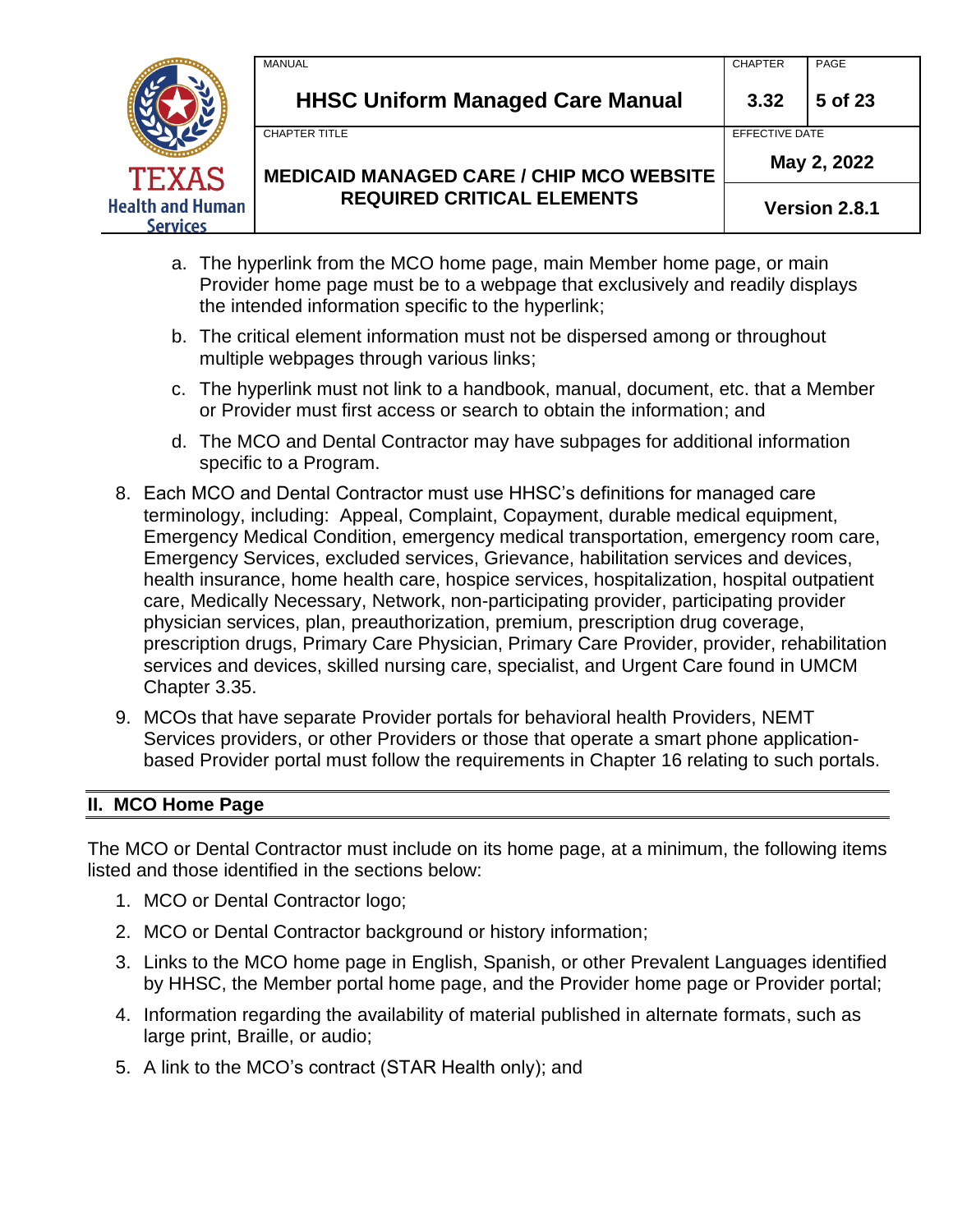

6. A link to the Texas Office of Inspector General website to report suspected Fraud, Waste, or Abuse by a Member or Provider.

# **A. Program(s) Overview**

The MCO or Dental Contractor participating in any of the Programs listed below must include an overview of each Program in which it participates, including a list of the Service Area(s) it covers. Program logos must appear on specific Program pages.

- 1. STAR
- 2. STAR+PLUS
- 3. CHIP
- 4. CHIP Perinatal
- 5. CHIP Perinatal Newborn
- 6. STAR Health (STAR Health MCO only)
- 7. STAR Kids (STAR Kids MCO only)
- 8. Texas Medicaid Dental Services (Dental Contractor only)
- 9. Texas CHIP Dental Services (Dental Contractor only)

### **B. Phone Numbers**

The MCO or Dental Contractor must include the following toll-free phone numbers and information as indicated:

- 1. Member Services hotline:
	- a. Member Services hotline number;
	- b. Hours of hotline's operation, including after-hours and weekend coverage;
	- c. Information on how to access all covered services including what to do in an emergency or crisis (MCO only);
	- d. Availability of information in English, Spanish, or other Prevalent Languages identified by HHSC;
	- e. Availability of interpreter services;
	- f. TTY line for the hearing impaired; and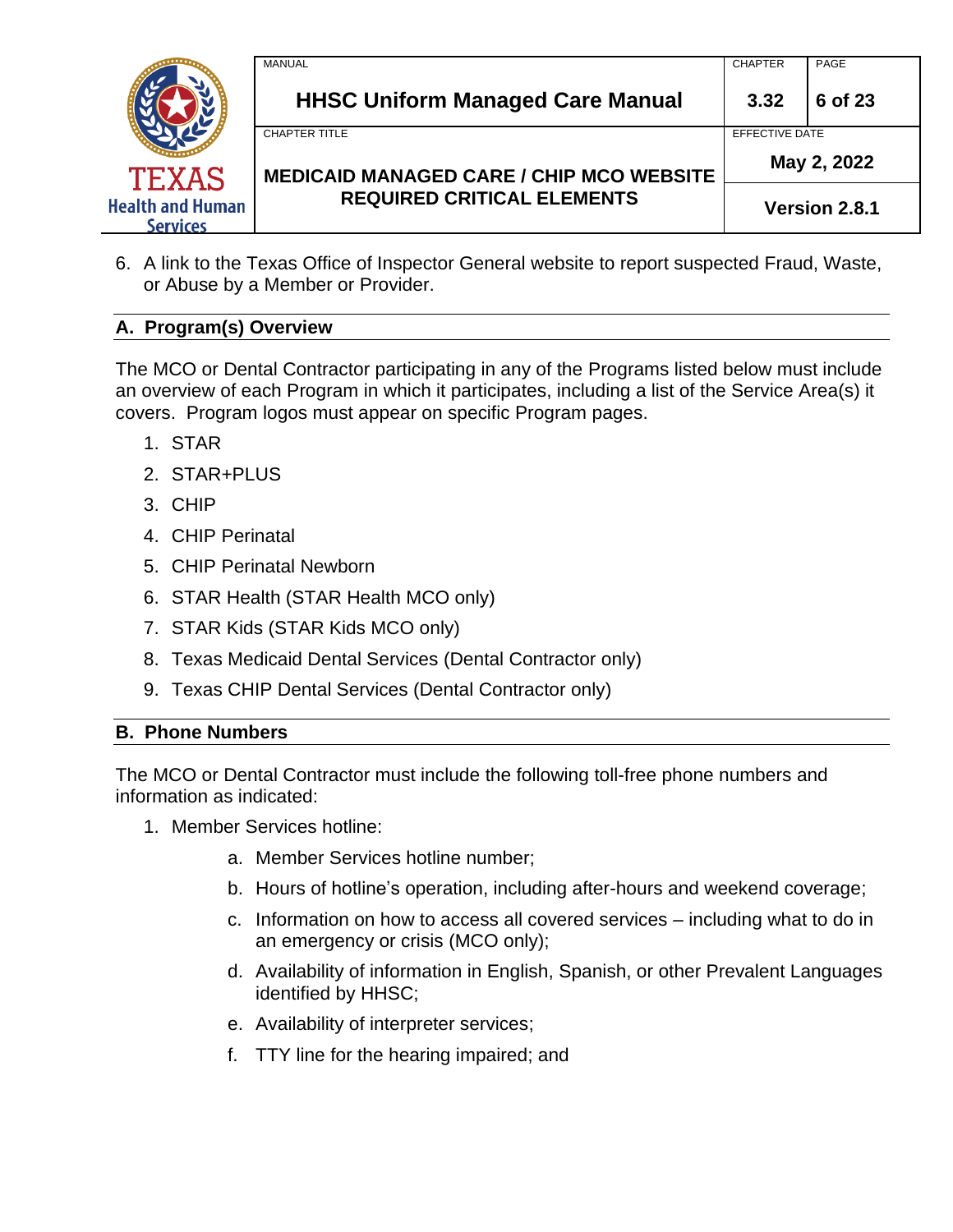

**HHSC Uniform Managed Care Manual 3.32 7 of 23**

CHAPTER TITLE **EXECUTE A RELATION CONTROL** 

# **MEDICAID MANAGED CARE / CHIP MCO WEBSITE REQUIRED CRITICAL ELEMENTS**

**May 2, 2022**

**Version 2.8.1**

- g. Information on the availability of Service Coordination (STAR+PLUS and STAR Kids only)
- 2. Provider services hotline:
	- a. Provider services hotline number;
	- b. Hours of hotline's operation, including after-hours and weekend coverage; and
	- c. Information on the purpose of the hotline and the available information.
- 3. Behavioral Health Service hotline (MCO only)
	- a. Behavioral Health Services hotline number;
	- b. Hours of hotline's operation: 24 hours a day, 7 days a week;
	- c. Information on how to access services including what to do in an emergency or crisis;
	- d. Availability of information in English, Spanish, or other Prevalent Languages identified by HHSC;
	- e. Availability of interpreter services;
	- f. Information on how to access substance abuse services, including information on self-referrals; and
	- g. Information on the availability of Service Coordination (STAR Health, STAR Kids, and STAR+PLUS only).
- 4. 24-hour Nurse Hotline (MCO only, if applicable)
	- a. 24-hour Nurse Hotline number;
	- b. Hours of hotline operation: 24 hours a day, 7 days a week;
	- c. Information on the services provided through hotline;
	- d. Availability of information in English, Spanish, or other Prevalent Languages identified by HHSC;
	- e. Availability of interpreter services;
	- f. TTY line for the hearing impaired; and
	- g. Information on how to seek specialty consultations and referrals (STAR Health only).
- 5. CHIP and STAR Program help line (Enrollment Broker)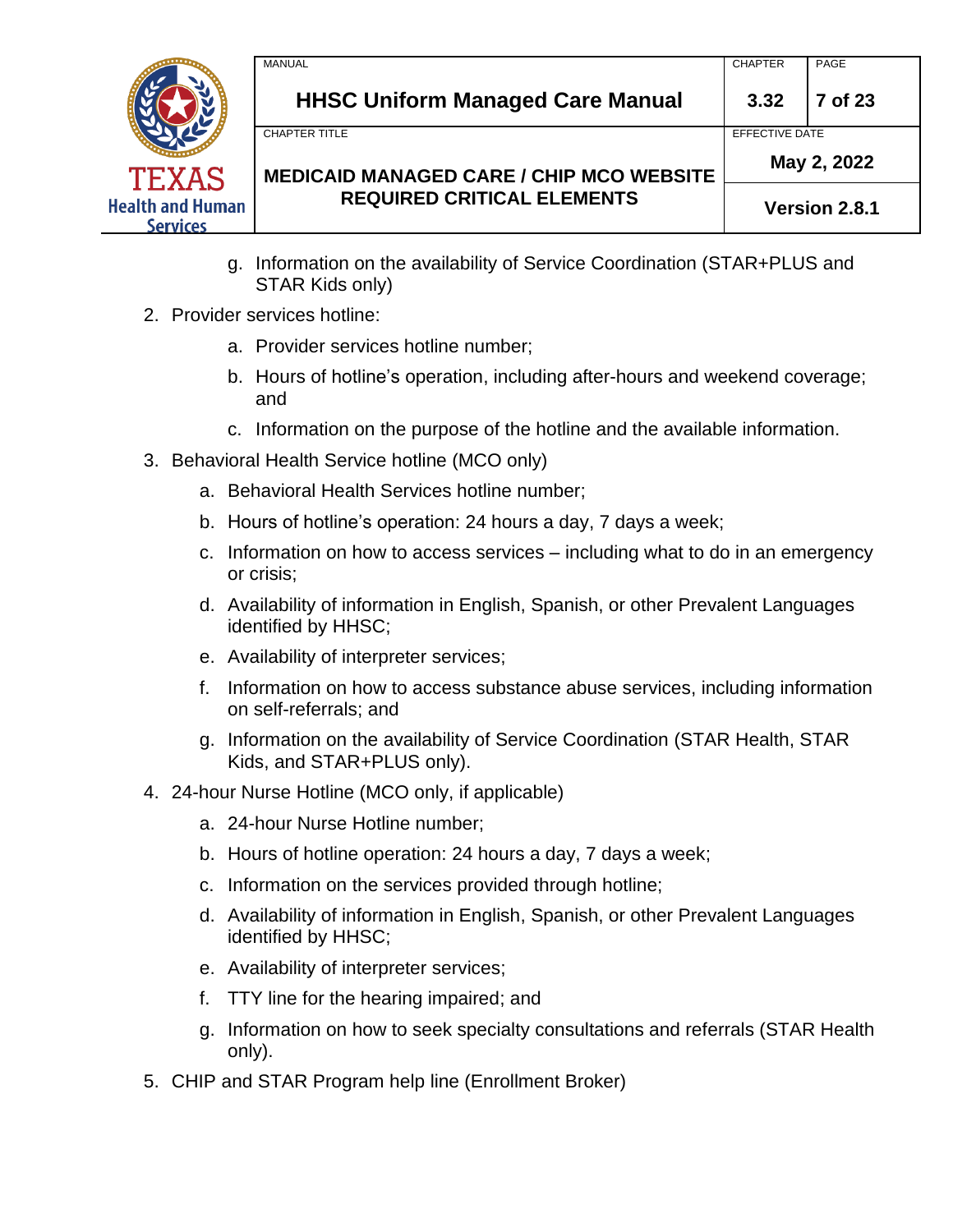

**HHSC Uniform Managed Care Manual 3.32 8 of 23**

CHAPTER TITLE **EXECUTE A RELATION CONTROL** 

**May 2, 2022**

**Version 2.8.1**

- a. Program help line number (1-800-964-2777);
- b. Hours of operation, including after-hours and weekend coverage;
- c. Information on the information and assistance provided through the hotline; and
- d. TTY line for the hearing impaired.
- 6. STAR Kids, STAR+PLUS, and MMP Program help line (Enrollment Broker)
	- a. Program help line number (1-877-782-6440);
	- b. Hours of operation, including after-hours and weekend coverage;
	- c. Information on the information and assistance provided through the hotline; and
	- d. TTY line for the hearing impaired.
- 7. External Medical Review contact information
	- a. Toll-free number to request an External Medical Review and
	- b. Information on the External Medical Review process and assistance provided.

e.

- 8. State Fair Hearing contact information
	- c. Toll-free number to request an Appeal and
	- d. Information on the information and assistance provided.
- 9. NEMT Services and Where's My Ride Hotline (if separate from other hotlines) information (MCO only)
	- a. Hours of the NEMT Services hotline;
	- b. Hours of the "Where's My Ride?" line;
	- c. How to access NEMT Services;
	- d. Availability of information in English and Spanish;
	- e. Availability of interpreter services; and
	- f. TTY Line for hearing-impaired.

# **C. Subcontractor Information (MCO only)**

The MCO must provide the name, contact information, description of services provided, and link to a website for any Subcontractor that provides the Medicaid and CHIP services listed below: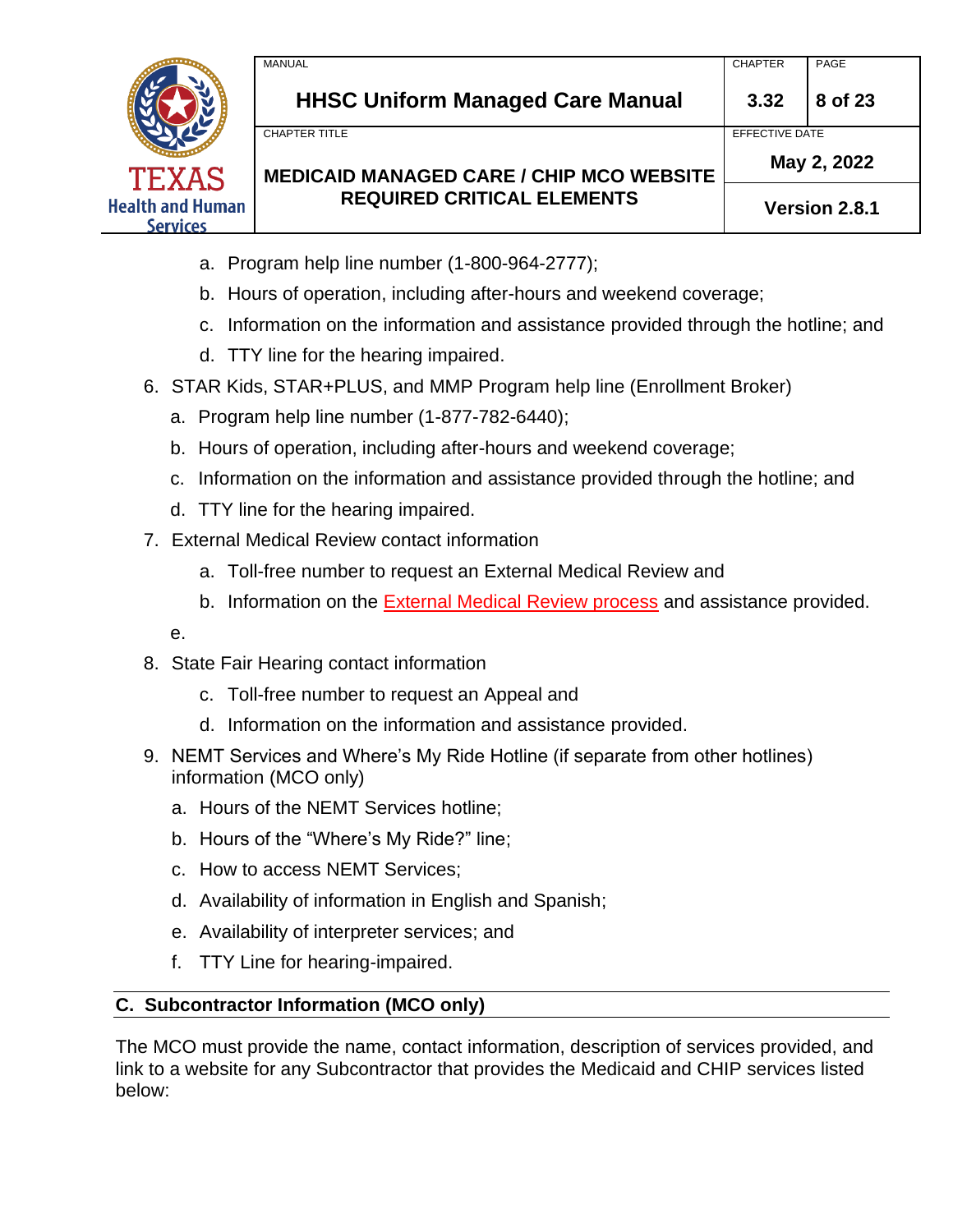

- 1. Prescription Benefits Manager (PBM)
	- a. MCO must comply with UMCM 3.29 MMC/CHIP MCO Pharmacy Website Required Critical Elements
- 2. Vision
- 3. Behavioral Health
- 4. Dental
- 5. NEMT Services

### **III. Main Member Home Page**

The MCO or Dental Contractor must include, on the Member home page, at a minimum, the items identified in the sections below.

### **A. Member Handbook**

- 1. The MCO and Dental Contractor must have a printable version of its Member handbook in English, Spanish, or other Prevalent Languages identified by HHSC for each applicable Program and Service Area.
- 2. CHIP Program Member handbooks can either be individual books for CHIP, CHIP Perinatal, or CHIP Perinatal Newborn, or the CHIP Member handbook can include CHIP Perinatal and CHIP Perinatal Newborn.
- 3. The entire Member handbook should be available for printing including front and back covers. Member must be informed that the Member handbook is available in hard copy without charge, and the MCO or Dental Contractor must provide it upon request within 5 Business Days.
- 4. The MCO must include bookmarks to the table of contents in a searchable online PDF version of its Member handbook. Hyperlinks to inserts or addendums must be located with the Member handbook hyperlinks and, when selected, take the Member directly to the insert or addendum.

### **B. Member Information**

1. Information on how to replace a lost or stolen Member ID card;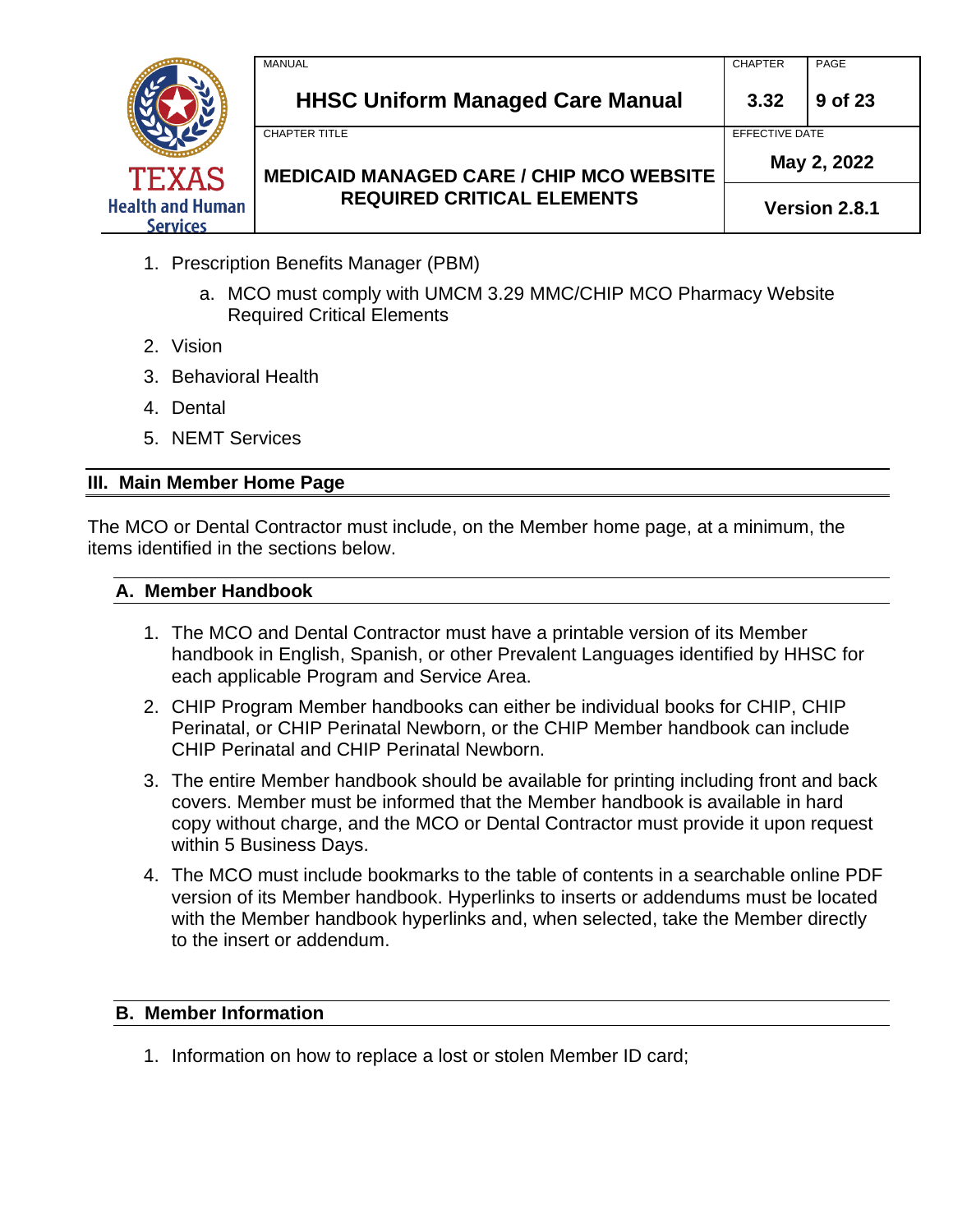

- 2. Members' rights and responsibilities, including NEMT-specific Member responsibilities (MCO only): The MCO or Dental Contractor may provide a hyperlink to the Member handbook to this information;
- 3. Texas Health Steps toll-free number and website;
- 4. Notice of privacy practice (NOPP) information;
- 5. Member advisory group overview (MCOs only);
- 6. Hyperlink to the Member portal, if applicable;
- 7. Hyperlink to online NEMT Services Member reservation system, if applicable (MCO only);
- 8. A list of premiums and cost sharing, including any conditions and limitations (CHIP only);
- 9. Provide designated space for HHSC notifications on the main Member home page. HHSC requested Member notices must be posted to the main Member home page within ten Business Days of receipt of notice. Notices must remain posted for as long as the information in the notice is current; and
- 10.Hyperlink to the Provider prior authorizations webpage required in Section IV. Provider Main Home Page, E. Prior Authorizations.

# **C. Provider Directory**

- 1. The MCO or Dental Contractor must have a dedicated Provider directory webpage with information on PCP or clinic or Main Dentist selection, referral process, online Provider directory, PDF of the Provider directory, and a telephone number for additional assistance with scheduling an appointment or finding a Provider.
- 2. PCP or clinic or Main Dentist selection
	- a. The MCO or Dental Contractor must provide information that explains how Members may choose a PCP or Main Dentist.
	- b. The MCO must explain how Dual-Eligible Members are affected for PCP selection (STAR+PLUS and STAR Kids ONLY).
- 3. Referral process

The MCO must provide information that explains the referral process to specialty providers and the self-referral process that a Medicaid Member may use to access family planning; OB/GYN; and behavioral health Providers without a referral by a PCP. The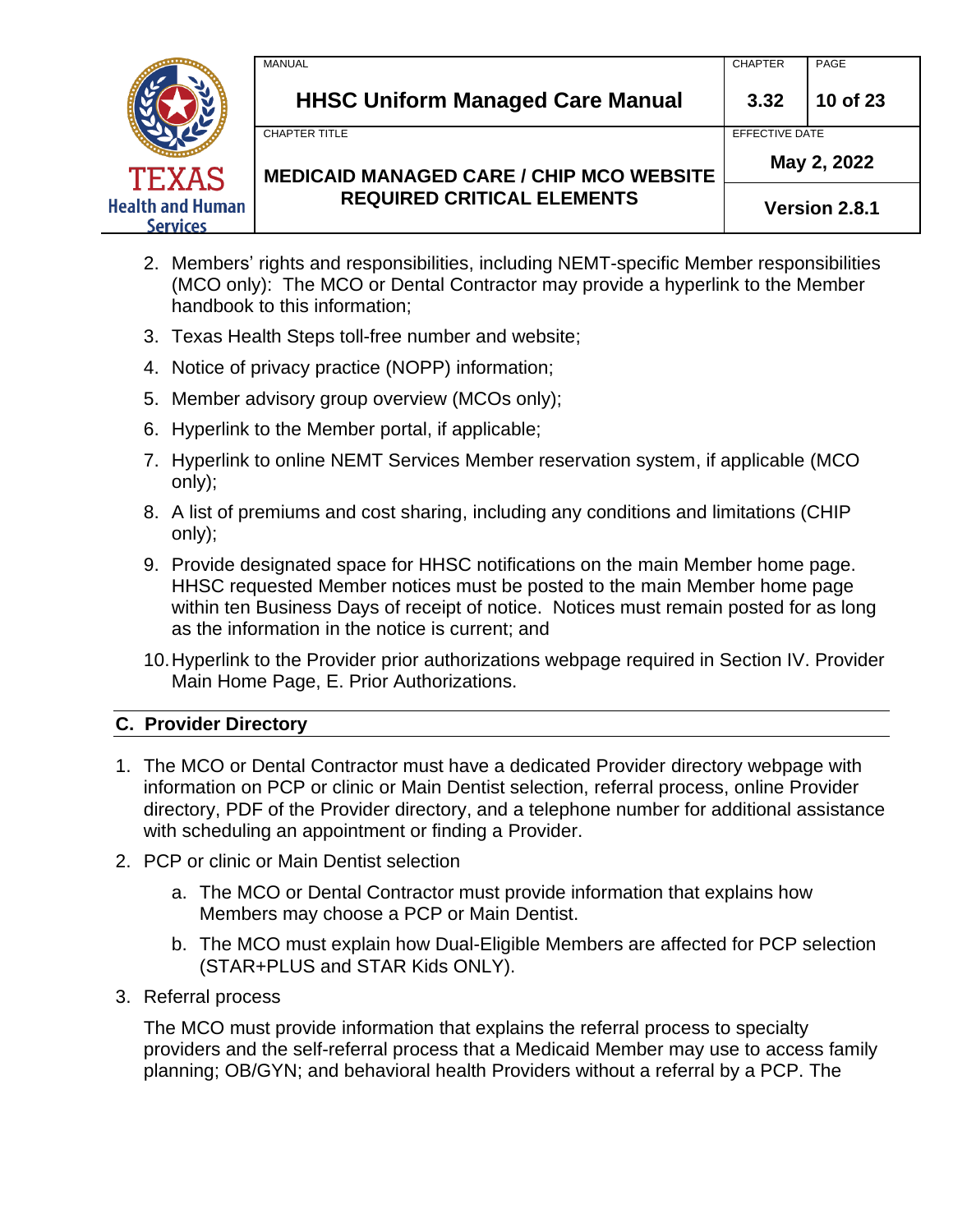| <b>TEXAS</b>                               | MANUAL<br><b>HHSC Uniform Managed Care Manual</b>                       | <b>CHAPTER</b><br>3.32        | PAGE<br>11 of 23 |
|--------------------------------------------|-------------------------------------------------------------------------|-------------------------------|------------------|
|                                            | <b>CHAPTER TITLE</b><br><b>MEDICAID MANAGED CARE / CHIP MCO WEBSITE</b> | EFFECTIVE DATE<br>May 2, 2022 |                  |
| <b>Health and Human</b><br><b>Services</b> | <b>REQUIRED CRITICAL ELEMENTS</b>                                       | Version 2.8.1                 |                  |

MCO must include the process for the Member to access these Providers, such as phone numbers, and any limitations to access.

- 4. In the case of a counseling or referral service that the MCO or Dental Contractor does not cover because of moral or religious objections, the MCO or Dental Contractor must inform Members that the service is not covered by the MCO or Dental Contractor. The MCO or Dental Contractor must inform Members how they can obtain information from the State about how to access these services that are not covered due to moral or religious objections.
- 5. Online Provider directory

The MCO or Dental Contractor must include an online Provider directory as described in UMCM Chapter 3.34 "MMC/CHIP Online Provider Directory Required Critical Elements";

6. PDF of the Provider directory

The MCO or Dental Contractor must have a PDF version of its Provider directory as described in:

- a. UMCM Chapter 3.1 "MMC Provider Directory";
- b. UMCM Chapter 3.2 "CHIP Provider Directory";
- c. UMCM Chapter 3.13 "STAR Health Provider Directory";
- d. UMCM 3.17 Chapter "CHIP Dental Provider Directory"; and
- e. UMCM Chapter 3.25 "MMC Dental Provider Directory."

### **D. Medicaid Appeals Process**

- 1. The MCO or Dental Contractor must provide a description of and information on how to file an Appeal with the MCO or Dental Contractor;
- 2. The MCO or Dental Contractor must provide the procedures for filing an Appeal;
- 3. The MCO or Dental Contractor must provide the toll-free phone number for receiving oral requests for Appeals;
- 4. The MCO or Dental Contractor must provide the mailing address for written requests for Appeals;
- 5. The MCO or Dental Contractor must include links, if applicable, to any forms created by the MCO or Dental Contractor for Appeals;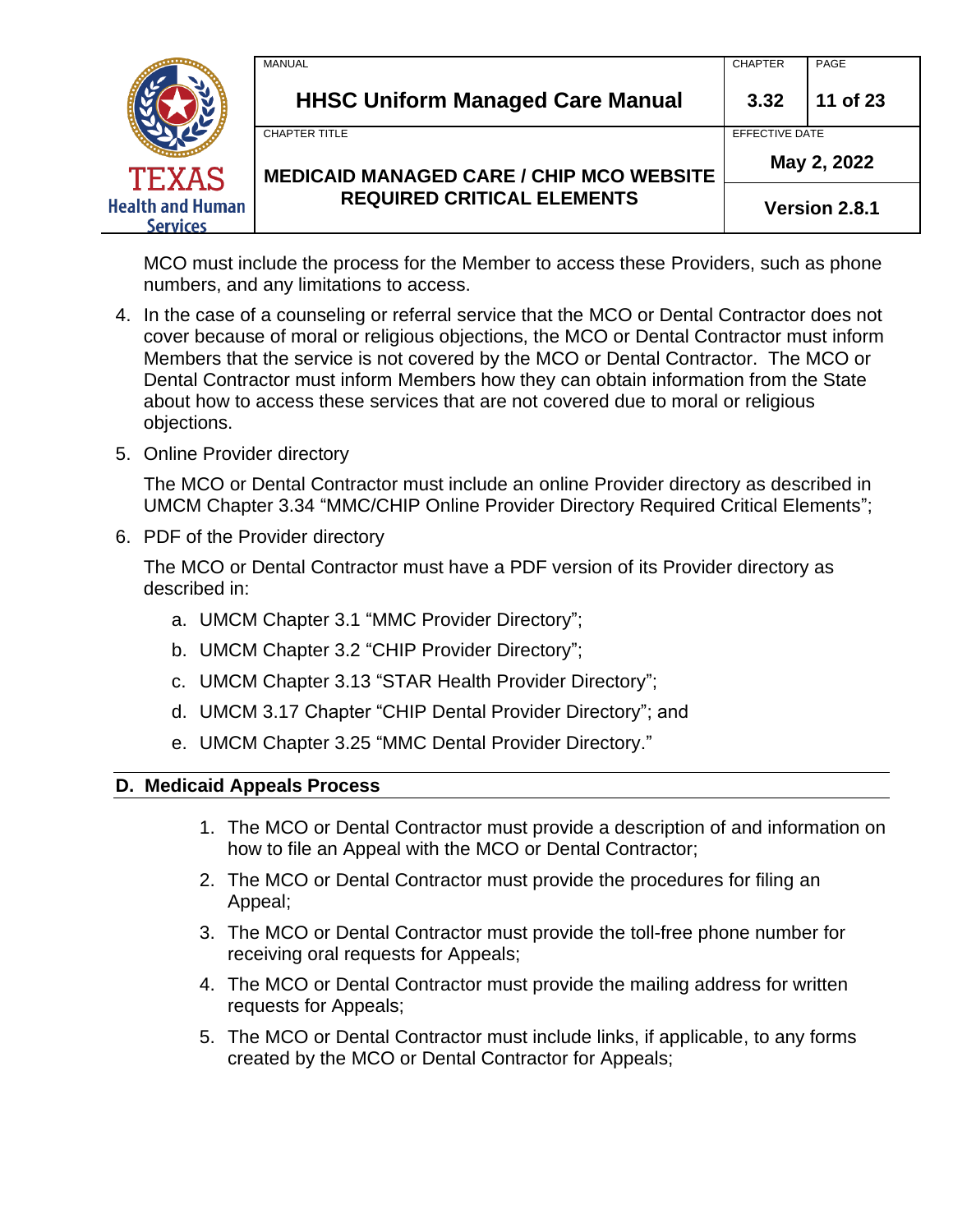

- 6. The MCO must provide contact numbers or information that the Members may use for process or status of Appeals questions; and
- 7. The MCO or Dental Contractor may hyperlink to the Appeals process information in its Member handbook.

### **E. CHIP Appeals Process**

- 1. The MCO or Dental Contractor must provide a description of and information on how to file an Appeal with the MCO or Dental Contractor;
- 2. The MCO or Dental Contractor must provide the procedures for filing an Appeal;
- 3. The MCO or Dental Contractor must provide the toll-free phone number for receiving oral requests for Appeals;
- 4. The MCO or Dental Contractor must provide the mailing address for written requests for Appeals;
- 5. The MCO or Dental Contractor must include links, if applicable, to any forms for Appeals;
- 6. The MCO must provide contact numbers or information that the Members may use for process or status of Appeals questions; and
- 7. The MCO or Dental Contractor may hyperlink to the appeals process information in its Member handbook.

### **F. External Medical Review Process**

- 1. The MCO or Dental Contractor must provide a description of an External Medical Review;
- 2. The MCO or Dental Contractor must provide the procedures for requesting an External Medical Review;
- 3. The MCO or Dental Contractor must provide the toll-free phone number for oral requests for an External Medical Review;
- 4. The MCO or Dental Contractor must provide the mailing address for written requests for an External Medical Review;
- 5. The MCO or Dental Contractor must include links, if applicable, to any forms for External Medical Reviews;
- 6. The MCO must provide contact numbers or information that the Members may use for process or status of External Medical Review questions; and
- 7. The MCO or Dental Contractor may include a hyperlink to the External Medical Review information in its Member handbook.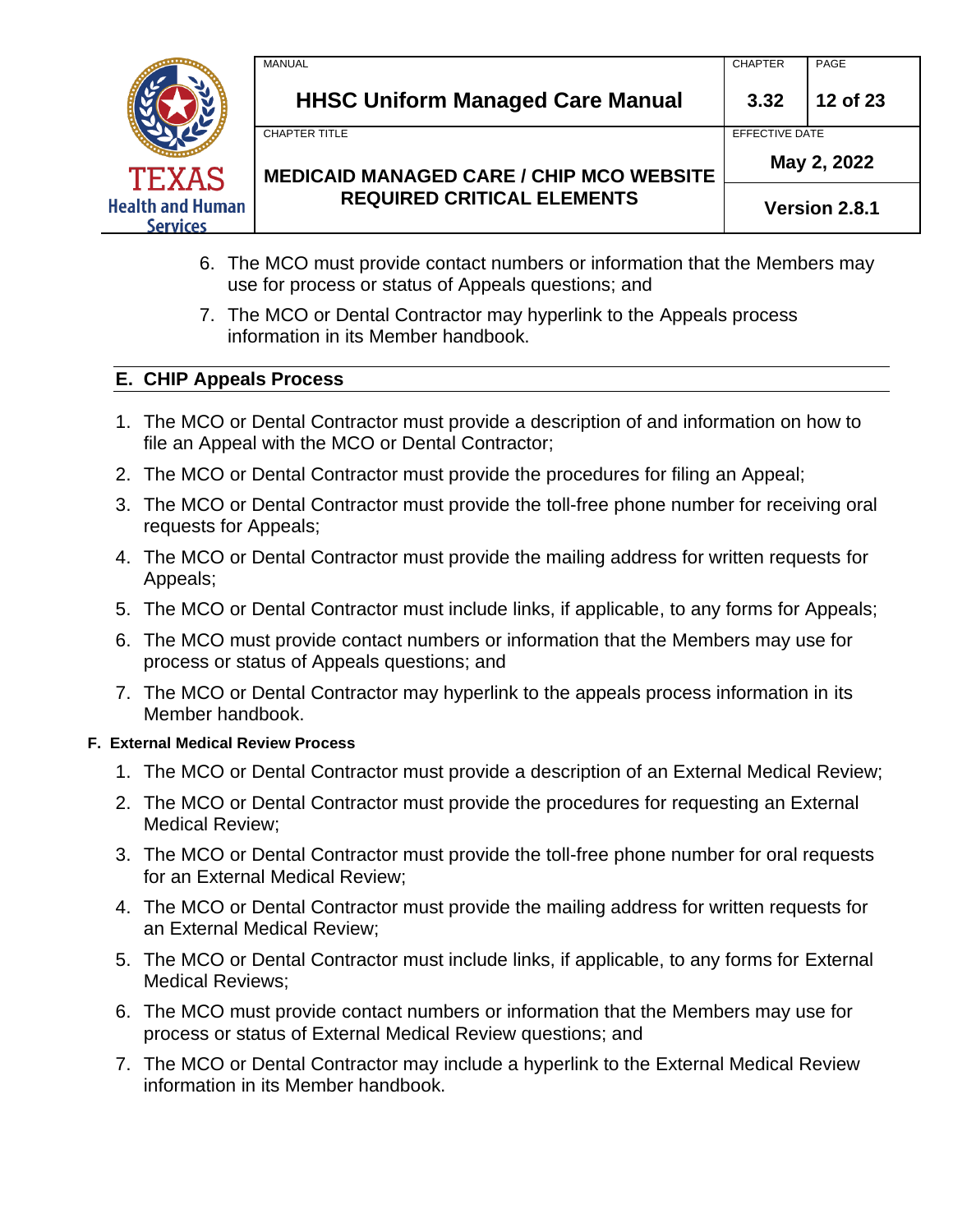

### **F. State Fair Hearing Process**

- 1. The MCO or Dental Contractor must provide a description of and information on how to request a State Fair Hearing;
- 2. The MCO or Dental Contractor must provide the procedures for requesting a State Fair Hearing;
- 3. The MCO or Dental Contractor must provide the toll-free phone number for oral requests for a State Fair Hearing;
- 4. The MCO or Dental Contractor must provide the mailing address for written requests for a State Fair Hearing;
- 5. The MCO or Dental Contractor must include links, if applicable, to any forms for State Fair Hearings;
- 6. The MCO must provide contact numbers or information that the Members may use for process or status of State Fair Hearing questions; and
- 7. The MCO or Dental Contractor may hyperlink to the State Fair Hearing information in its Member handbook.

#### **G. Medicaid Complaint Process**

- 1. The MCO or Dental Contractor must provide a description of and information on how to file a Complaint;
- 2. The MCO or Dental Contractor must provide the procedures for filing a Complaint;
- 3. The MCO or Dental Contractor must provide the toll-free phone number for oral requests to file a Complaint;
- 4. The MCO or Dental Contractor must provide the mailing address for written requests to file a Complaint;
- 5. The MCO or Dental Contractor must include links, if applicable, to any form for Complaints;
- 6. The MCO or Dental Contractor must provide contact numbers or information that the Member may use for process or status of Complaint questions;
- 7. The MCO or Dental Contractor may hyperlink to the complaint information in its Member handbook;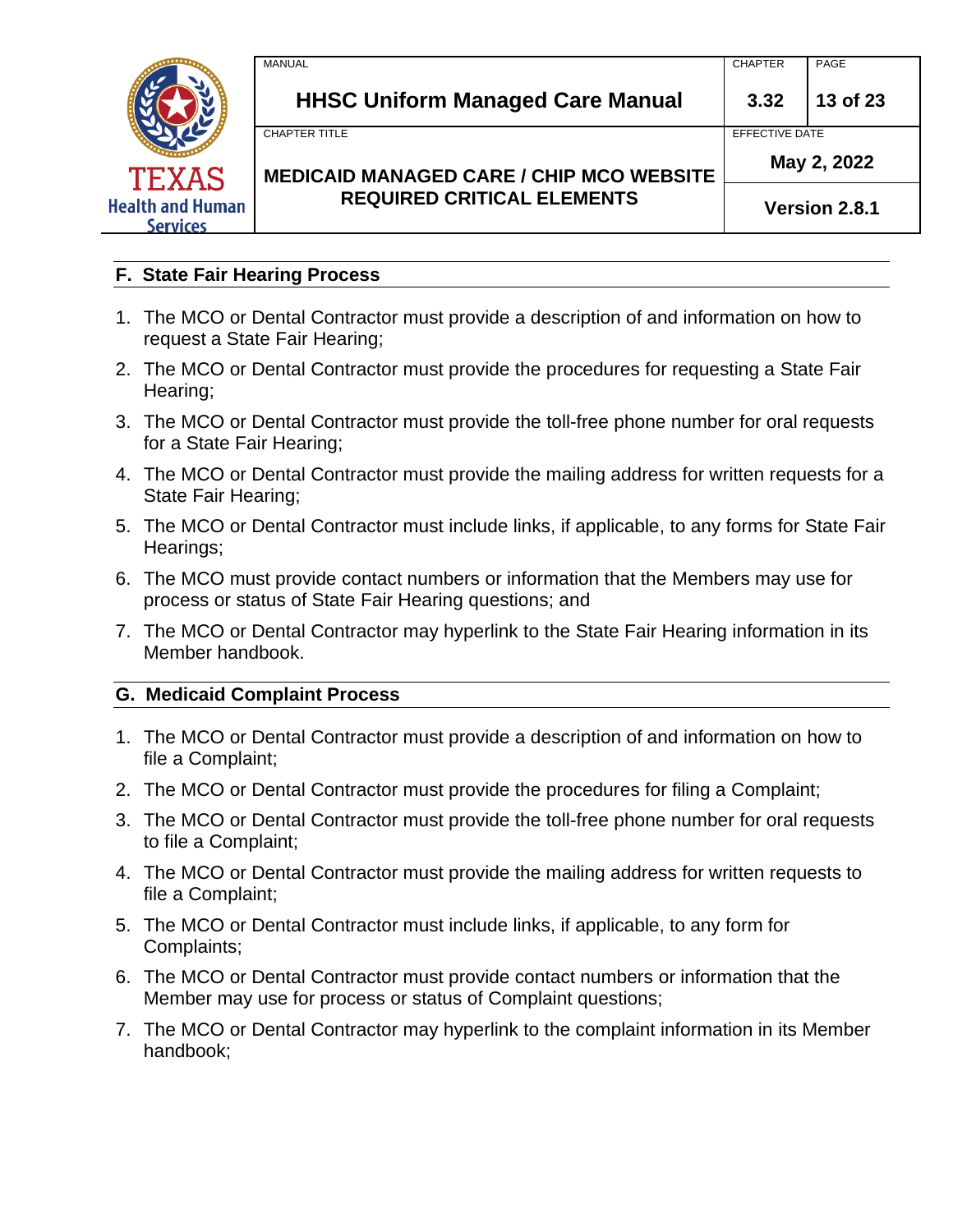

8. The Medicaid MCO website must include the following message and contact information to address Complaints on its Member home page:

# **Filing a complaint:**

If you receive benefits through Medicaid's STAR, STAR+PLUS, STAR Health, or STAR Kids Program, call your medical or dental plan first. If you don't get the help you need there, you should do one of the following:

- a. Call Medicaid Managed Care Helpline at 1-866-566-8989 (toll free).
- b. **Online:** https://hhs.texas.gov/about-hhs/your-rights/hhs-office-ombudsman
- c. **Mail:** Texas Health and Human Services Commission

Office of the Ombudsman, MC H-700

P.O. Box 13247

Austin, TX 78711-3247

- d. **Fax:** 1-888-780-8099 (toll-free); and
- 9. The STAR Health MCO must also include the HHSC mailbox for Member and Provider complaints: STAR.Health@hhsc.state.tx.us.

### **H. CHIP Complaint Process**

- 1. The MCO or Dental Contractor must provide a description of and information on how to file a Complaint;
- 2. The MCO or Dental Contractor must provide the procedures for filing a Complaint;
- 3. The MCO or Dental Contractor must provide the toll-free phone number for oral requests to file a Complaint;
- 4. The MCO or Dental Contractor must provide the mailing address for written requests to file a Complaint;
- 5. The MCO or Dental Contractor must include links, if applicable, to any form for Complaints;
- 6. The MCO or Dental Contractor must provide contact numbers or information that the Member may use for process or status of Complaints questions; and
- 7. The MCO or Dental Contractor may hyperlink to the complaint information in its Member handbook.

# **I. Member Portal (STAR Kids Only)**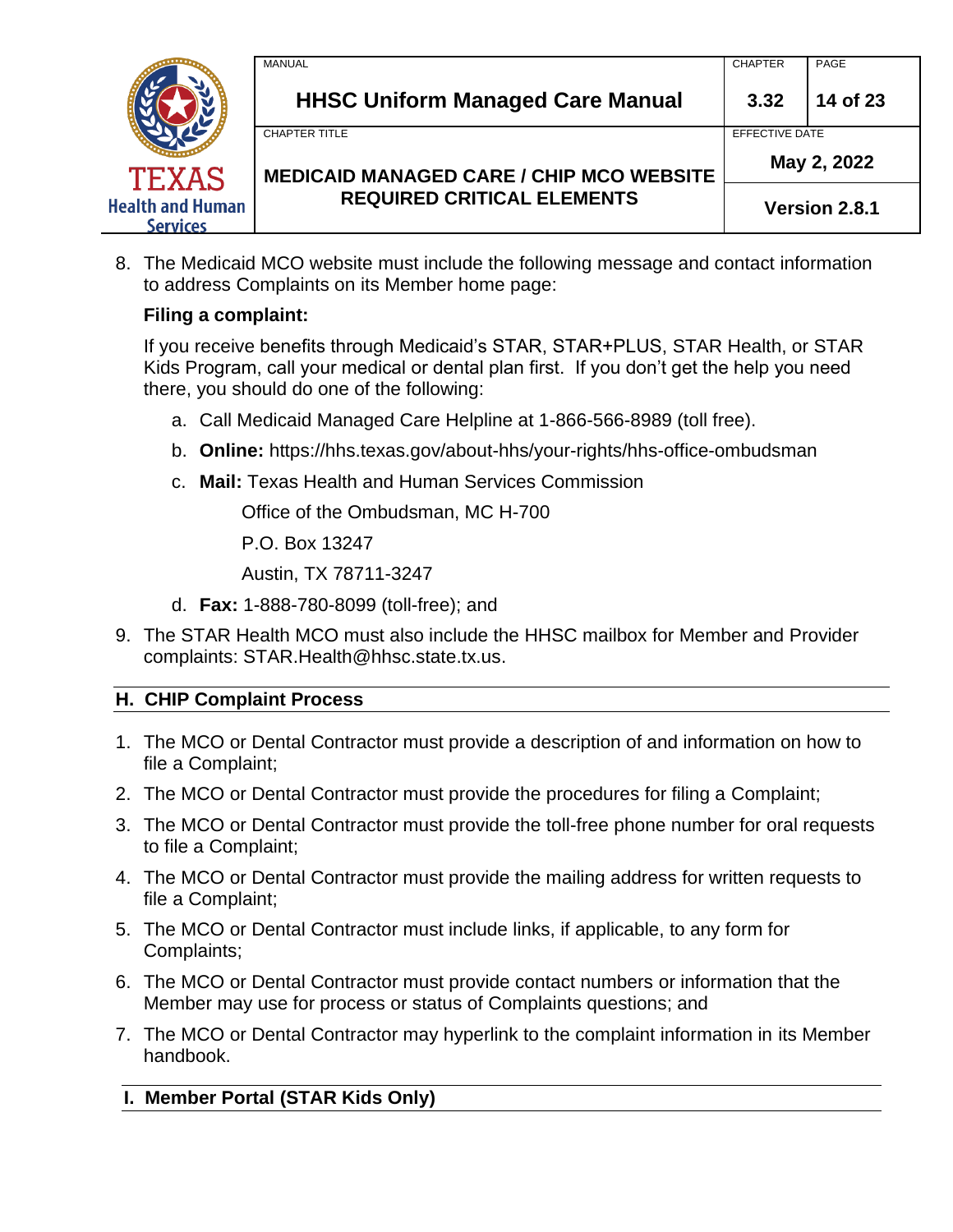| TEXAS                                      | MANUAL<br><b>HHSC Uniform Managed Care Manual</b>                       | <b>CHAPTER</b><br>3.32        | PAGE<br>15 of 23 |  |
|--------------------------------------------|-------------------------------------------------------------------------|-------------------------------|------------------|--|
|                                            | <b>CHAPTER TITLE</b><br><b>MEDICAID MANAGED CARE / CHIP MCO WEBSITE</b> | EFFECTIVE DATE<br>May 2, 2022 |                  |  |
| <b>Health and Human</b><br><b>Services</b> | <b>REQUIRED CRITICAL ELEMENTS</b>                                       |                               | Version 2.8.1    |  |

The MCO's Member portal must:

- 1. Require a single sign in through a secured login and password
- 2. Have an online capability to view and print, at a minimum, but not limited to:
	- a. Explanation of benefits (EOB)
		- i. EOB must be reflective of what is transmitted to Members.
		- ii. EOB data elements must include, at a minimum, but not limited to:
			- 1. Member information;
				- a. Name, D.O.B, address, contact number;
				- b. Medicaid ID; and
				- c. Group number (if applicable).
			- 2. Service detail claim information
				- a. Claim tracking ID;
				- b. Provider information;
				- c. Service date;
				- d. Service description;
				- e. Amount billed;
				- f. Discounts/reductions (if applicable);
				- g. Amount covered (if applicable); and
				- h. Amount not covered (if applicable).
	- b. Prior authorization requests & determinations
		- i. Prior authorization data elements must include, at a minimum, but not limited to:
			- 1. Date of request;
			- 2. Member information;
				- a. Name, D.O.B, address, contact number; and
				- b. Medicaid ID.
			- 3. Type of service;
			- 4. Tracking ID number; and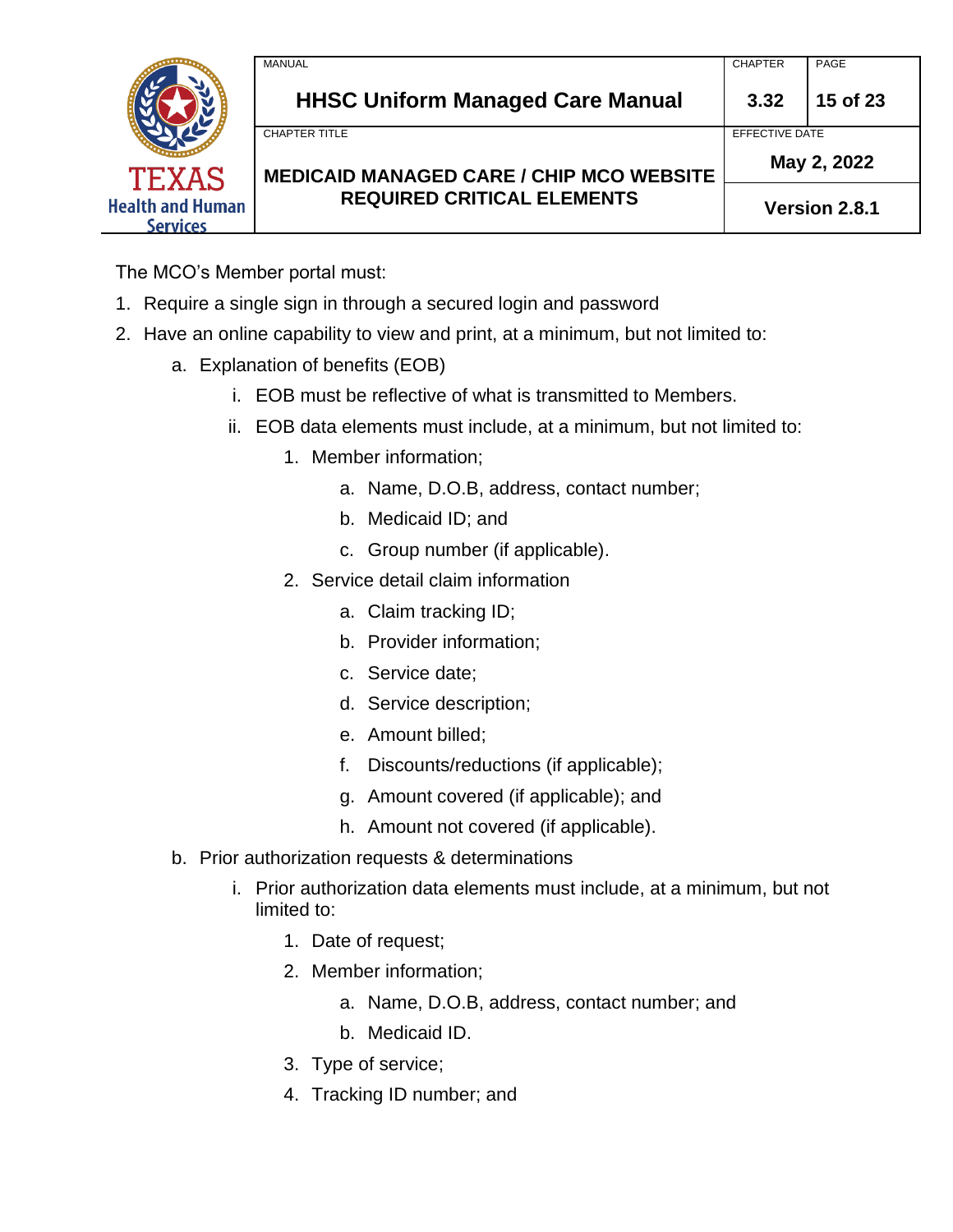

- 5. Results of prior authorizations.
	- a. Indicate explanation if authorization is denied or services approved are at level less than requested.
- ii. Service authorization details
	- 1. NPI/API;
	- 2. Service effective and end dates;
	- 3. Units approved; and
	- 4. Unit type.
- c. Third-party insurance information (most current available on Member)
	- i. Type of coverage;
	- ii. Term of coverage;
	- iii. Insurance company name, contact number;
	- iv. Insurance policy and group number;
	- v. Subscriber's name, contact number; and
	- vi. Subscriber's ID.
- d. STAR Kids Screening and Assessment Instrument (SK SAI) including results for MDCP eligibility; whether approved or denied (if applicable).
- e. Individual Service Plans (ISP) / Service Plan (SA) (if applicable).
- f. Medical necessity/level of care form (MN/LOC) (if applicable).
- 3. Have the online capability for a Provider search
	- a. Provider search must indicate if the provider is accepting new Medicaid Members.
- 4. Display contact information including: name, address, phone number, email address as applicable.
	- a. Assigned Service Coordinator;
	- b. Technical support;
	- c. Fraud, Waste and Abuse Hotline; and
	- d. EOB, prior authorization, SK-SAI/ISP, MN/LOC.

MCOs must post the required documents to the Member's Member portal within 7 Business Days of receiving finalized document.

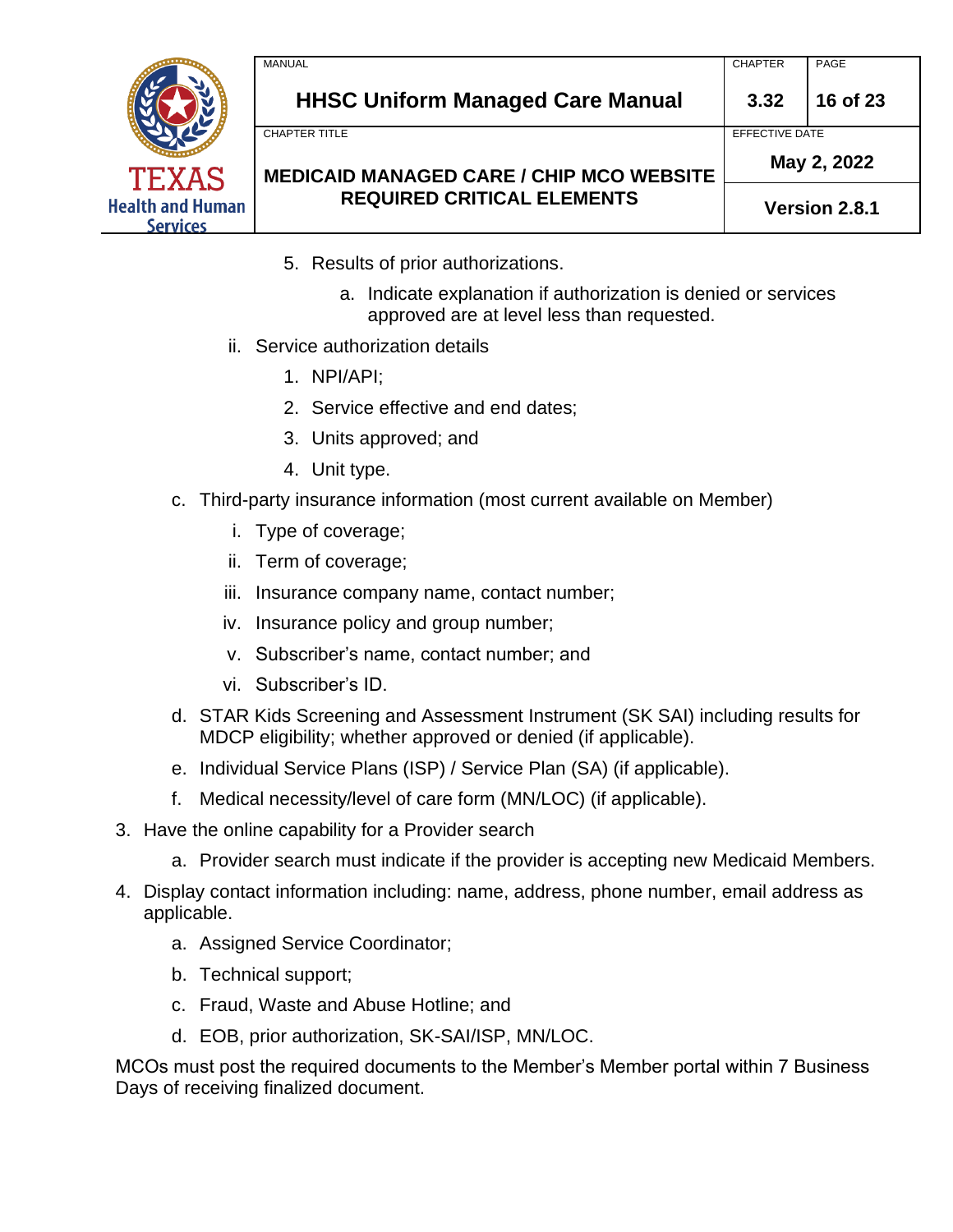

### **IV. Main Provider Home Page**

The MCO or Dental Contractor must include on the main Provider home page, at a minimum, the items identified in the sections below.

### **A. Provider Manual**

- 1. The MCO or Dental Contractor must have a printable version of its Provider manual for each applicable Program;
- 2. The entire Provider manual must be available for printing, including front and back covers; and
- 3. The MCO or Dental Contractor must include bookmarks to the Table of Contents in a searchable online PDF version of its Provider manual. Hyperlinks to inserts or addendums must be located with the Provider manual hyperlinks and when selected take the Provider directly to the insert or addendum.

### **B. Provider Information**

- 1. Provider services hotline number and (optional) Provider services contact information;
- 2. Provider relations contact information;
- 3. Contracting or credentialing forms;
- 4. Credentialing verification organization (CVO) (MCO only)
- 5. Provider newsletters;
- 6. Provider advisory group;
- 7. Provider notices and reminders that include notices and reminders regarding claims processing guidelines;
- 8. Members rights and responsibilities, including NEMT-specific Member responsibilities listed in Member manual critical elements (MCO only);
- 9. Any plan-specific physician forms available for download;
- 10.Link to the Texas Medicaid & Healthcare Partnership;
- 11.Link to the HHSC's website (STAR+PLUS MCOs must also include a link for nursing facility unit rates on HHSC's website);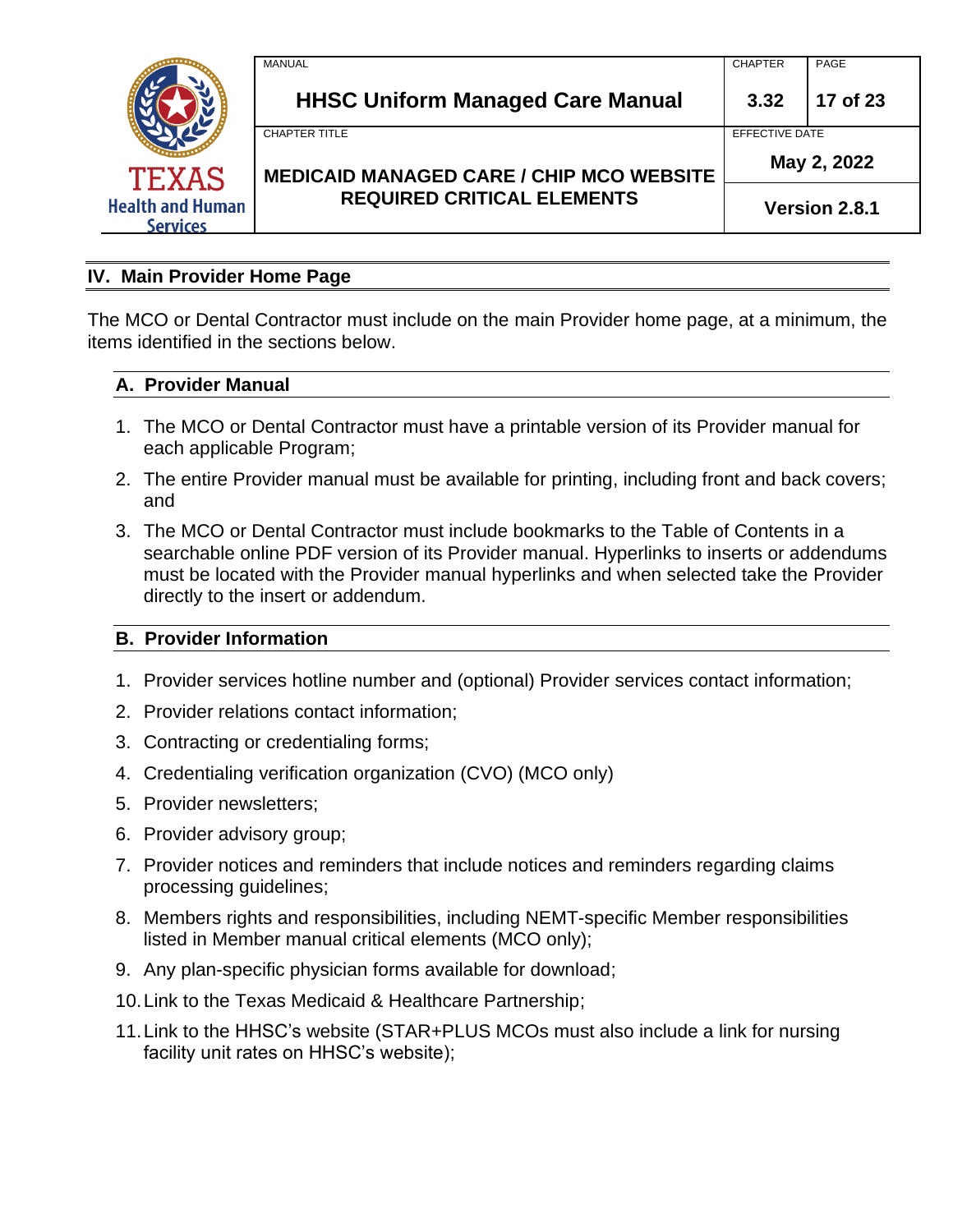|                                            | MANUAL                                                                  | <b>CHAPTER</b>                | PAGE     |
|--------------------------------------------|-------------------------------------------------------------------------|-------------------------------|----------|
| <b>TEXAS</b>                               | <b>HHSC Uniform Managed Care Manual</b>                                 | 3.32                          | 18 of 23 |
|                                            | <b>CHAPTER TITLE</b><br><b>MEDICAID MANAGED CARE / CHIP MCO WEBSITE</b> | EFFECTIVE DATE<br>May 2, 2022 |          |
| <b>Health and Human</b><br><b>Services</b> | <b>REQUIRED CRITICAL ELEMENTS</b>                                       | Version 2.8.1                 |          |

- 12.Link to the Texas Medicaid or CHIP vendor drug program, including how to access the Medicaid formulary and preferred drug list (PDL) on HHSC's website;
- 13.Link to the Texas Health Steps Provider information website;
- 14.Training program schedules and topics, and directions for Provider on enrollment training, including continuing education credits for training on issues related to the target population;
- 15.How to apply to become a Network Provider including the Provider letter of intent or interest form;
- 16.Information on Cultural Competency and how to provide culturally sensitive care; and
- 17.The MCO or Dental Contractor must provide designated space for HHSC notifications on the main Provider home page. HHSC requires Provider notices must be posted to the main Provider home page within ten Business Days of receipt of notice. Notices must remain posted for as long as the information in the notice is current.
- 18.The MCO or Dental Contractor must include the following statement:
	- f. To Providers: Please update your enrollment and demographic information with TMHP (Texas Medicaid Healthcare Partnership). TMHP is HHSC's provider enrollment administrator and serves as the authoritative source for HHSC Providers' enrollment and demographic information. Once you update your enrollment and demographic information with TMHP, your data will be reconciled with the demographic information on file with the MCOs.
	- g. To make updates to your current enrollment (e.g., new practice locations or change of ownership updates), please access the web page titled "Provider Enrollment on the Portal - A Step-by-Step Guide" at the following URL: https://www.tmhp.com/sites/default/files/microsites/enrollment/index.html.
	- h. For instructions on how to make other demographic updates to your current enrollment, please access the document titled "Provider Information Management System (PIMS) User Guide" at the following URL: https://www.tmhp.com/sites/default/files/file-library/edi/PIMS-user-guide-r2020-11- 19.pdf.
	- i. Otherwise, you can contact TMHP directly at 800-925-9126 for assistance.
	- j. The MCO or Dental Contractor must insert a hyperlink in the text of each URL contained within the required statement.

### **C. Provider Complaints**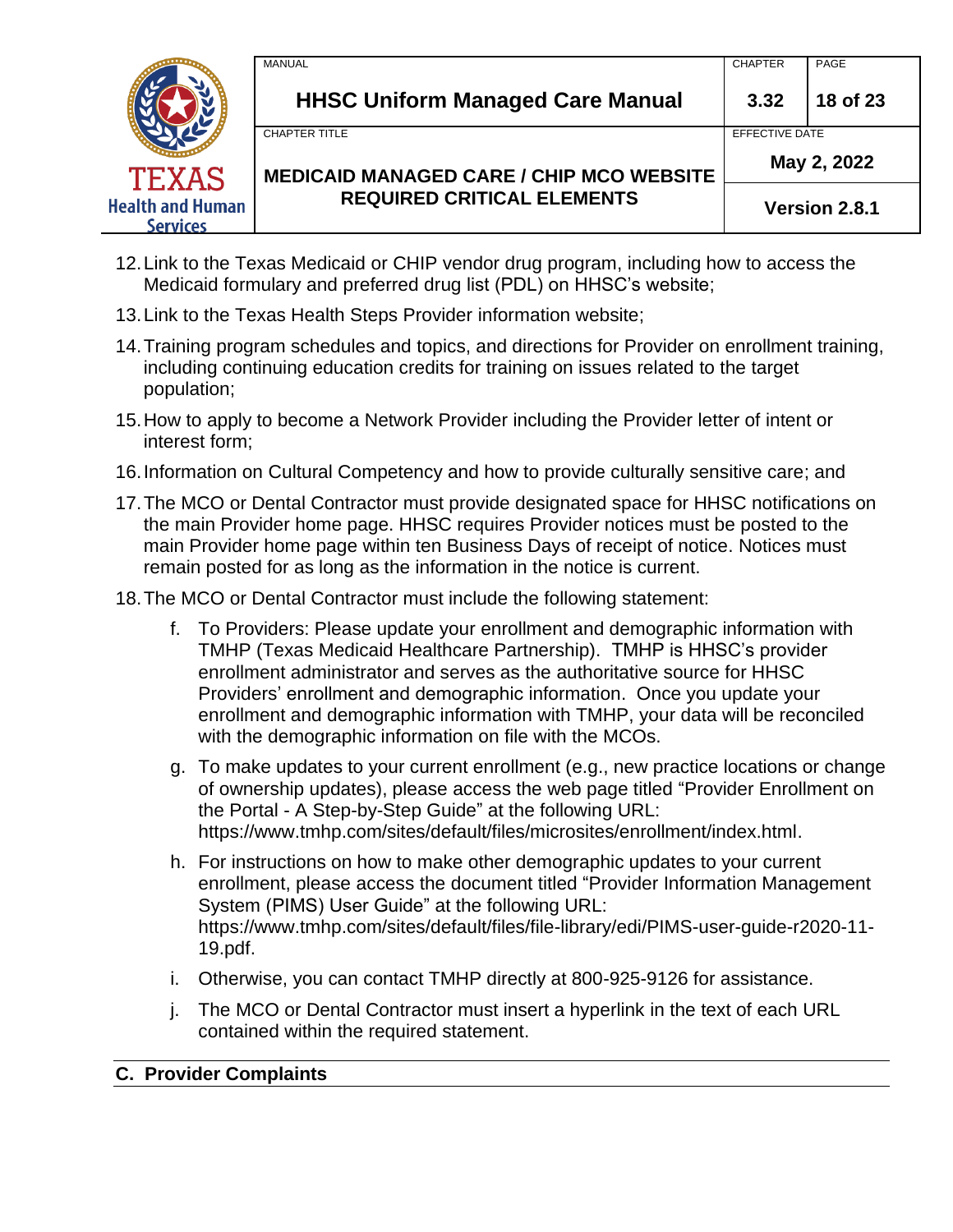

- 1. The MCO or Dental Contractor must provide, at a minimum, the following contact information for Providers to submit a Complaint:
- a. Contact number;
- b. Email address; and
- c. Fax number.
- 2. The MCO must also include the HHSC mailbox for Provider complaints: HPM\_Complaints@hhsc.state.tx.us and for STAR Health at STAR.Health@hhsc.state.tx.us.

### **D. Provider Appeals**

The MCO or Dental Contractor must provide, at a minimum, the following contact information for Providers to submit a claims appeal:

- 1. Contact number;
- 2. Email address; and
- 3. Fax number.

### **E. Prior Authorizations (PA)**

#### **CHIP and CHIP Dental**

The MCO or Dental Contractor must include its criteria for prior authorizations and link to any prior authorization request form(s) the Provider must utilize.

### Medicaid Managed Care

The MCO or Dental Contractor must have a webpage which includes the items identified in this section:

1. The MCO or Dental Contractor must include a link to any prior authorization request form(s) the Provider must utilize.

- 2. The MCO or Dental Contractor must include the following information:
	- a. Prior authorization timelines, including the following timelines: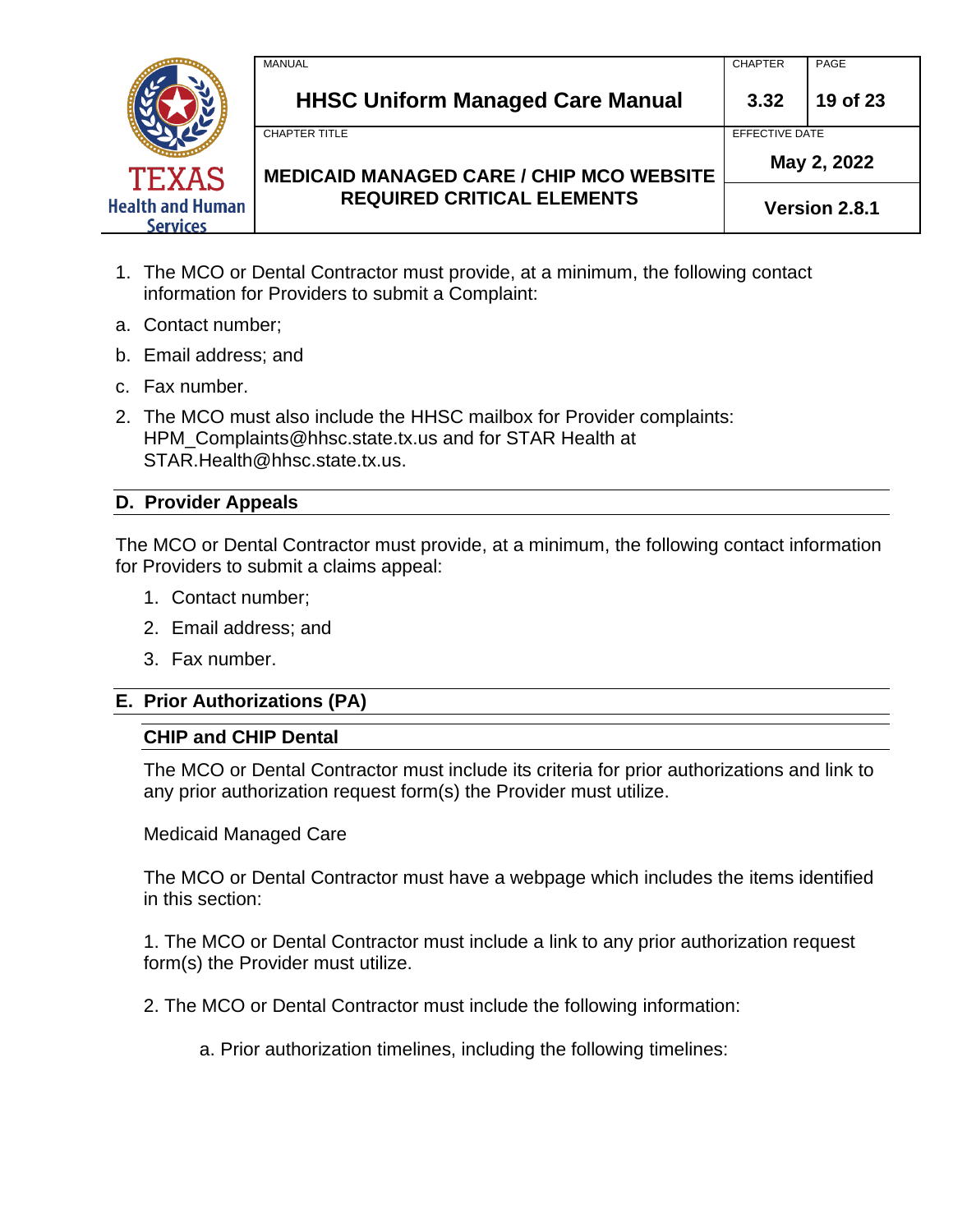|                                            | <b>MANUAL</b>                                   | <b>CHAPTER</b> | PAGE        |  |
|--------------------------------------------|-------------------------------------------------|----------------|-------------|--|
|                                            | <b>HHSC Uniform Managed Care Manual</b>         | 3.32           | 20 of 23    |  |
|                                            | <b>CHAPTER TITLE</b>                            | EFFECTIVE DATE |             |  |
| <b>TEXAS</b>                               | <b>MEDICAID MANAGED CARE / CHIP MCO WEBSITE</b> |                | May 2, 2022 |  |
| <b>Health and Human</b><br><b>Services</b> | <b>REQUIRED CRITICAL ELEMENTS</b>               | Version 2.8.1  |             |  |

- i. Within three Business Days after receipt of the request for authorization services;
- ii. Within one Business Day for concurrent Hospitalization decisions (MCO only); and
- iii. Within one hour for post-hospitalization or life-threatening conditions, except that for Emergency Medical Conditions and Emergency Behavioral Health Conditions, the MCO must not require prior authorization (MCO only).
- b. Pharmacy prior authorization timelines (MCO only), including the following timelines:
	- i. If the prescriber's office calls the MCO's PA call center, the MCO must provide prior authorization approval or denial immediately.
	- ii. For all other PA requests, the MCO must notify the prescriber's office of a PA denial or approval no later than 24 hours after receipt.
	- iii. If the MCO cannot provide a response to the PA request within 24 hours after receipt or the prescriber is not available to make a PA request because it is after the prescriber's office hours and the dispensing pharmacist determines it is an emergency situation, the MCO must allow the pharmacy to dispense a 72-hour supply of the drug.

3. The MCO or Dental Contractor must include the following descriptions pertaining to the UMCM 3.22 Notification Process for Incomplete Prior Authorization Requests:

- a. Overall description of the notification process for incomplete prior authorization requests;
- b. A description of the content of the notices the MCO or Dental Contractor will issue to the Member and Provider; and
- c. The timeframe by which the MCO or Dental Contractor will issue the notice to the Member and Provider
- 4. The MCO or Dental Contractor must include an accurate and up-to-date catalog of coverage criteria and prior authorization requirements in a searchable and accessible format, including:
	- a. The effective date of each prior authorization requirement imposed on or after September 1, 2019;
	- b. A list or description of any supporting documentation or other documentation necessary to obtain prior authorization for a specified service; and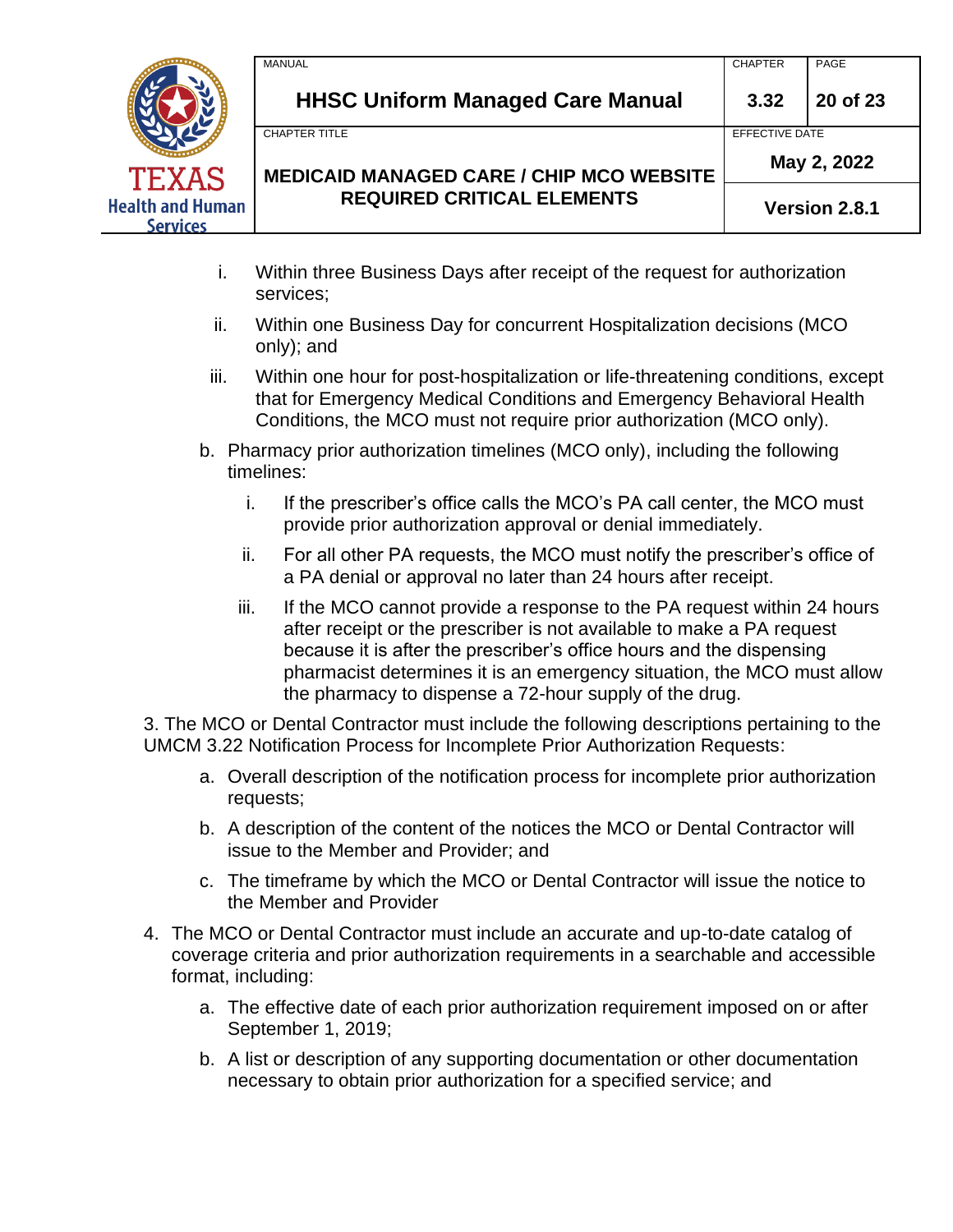

- c. The date and results of each MCO or Dental Contractor annual review conducted under Texas Government Code §533.00283. The MCO or Dental Contractor must utilize the Prior Authorization Annual Review Report template provided in UMCM Chapter 5.27.
- 5. The MCO or Dental Contractor must include the following regarding prior authorization assistance:
	- a. The hours of operation and toll-free phone number for Provider assistance with prior authorizations;
	- b. The hours of operation and toll-free phone number for Member assistance with prior authorizations;
	- c. The hours of operation and toll-free phone number for Provider assistance with pharmacy prior authorizations (MCO only); and
	- d. The purpose and information available for each hotline listed above.

k.

# **F. Provider Portal Link**

The MCO's or Dental Contractor's Provider portal must:

- 1. Be secure and require a login and password;
- 2. Have the ability to verify Member's eligibility;
- 3. Have online claims processing ability, permitting the electronic submission of all claim types, including professional, institutional, and dental;
- 4. Be able to gather required claim related information, such as form batch uploads, direct data entry, EDI, or other information, and at a minimum, must have batch submission capability and allow for the viewing of individual claims in a batch;
- 5. Have an online process to support the requirements of a prompt, expedited credentialing process as defined by the Contract between MCO and HHSC;
- 6. Have an online process to permit the submission of electronic claims and any related documentation requested by the MCO or Dental Contractor;
- 7. Have an online process to allow for the submission of prior authorization requests, including pharmaceutical requests, as applicable, and any related documentation requested by the MCO or Dental Contractor;
- 8. Have an online process to permit the submission of claims appeals and reconsiderations;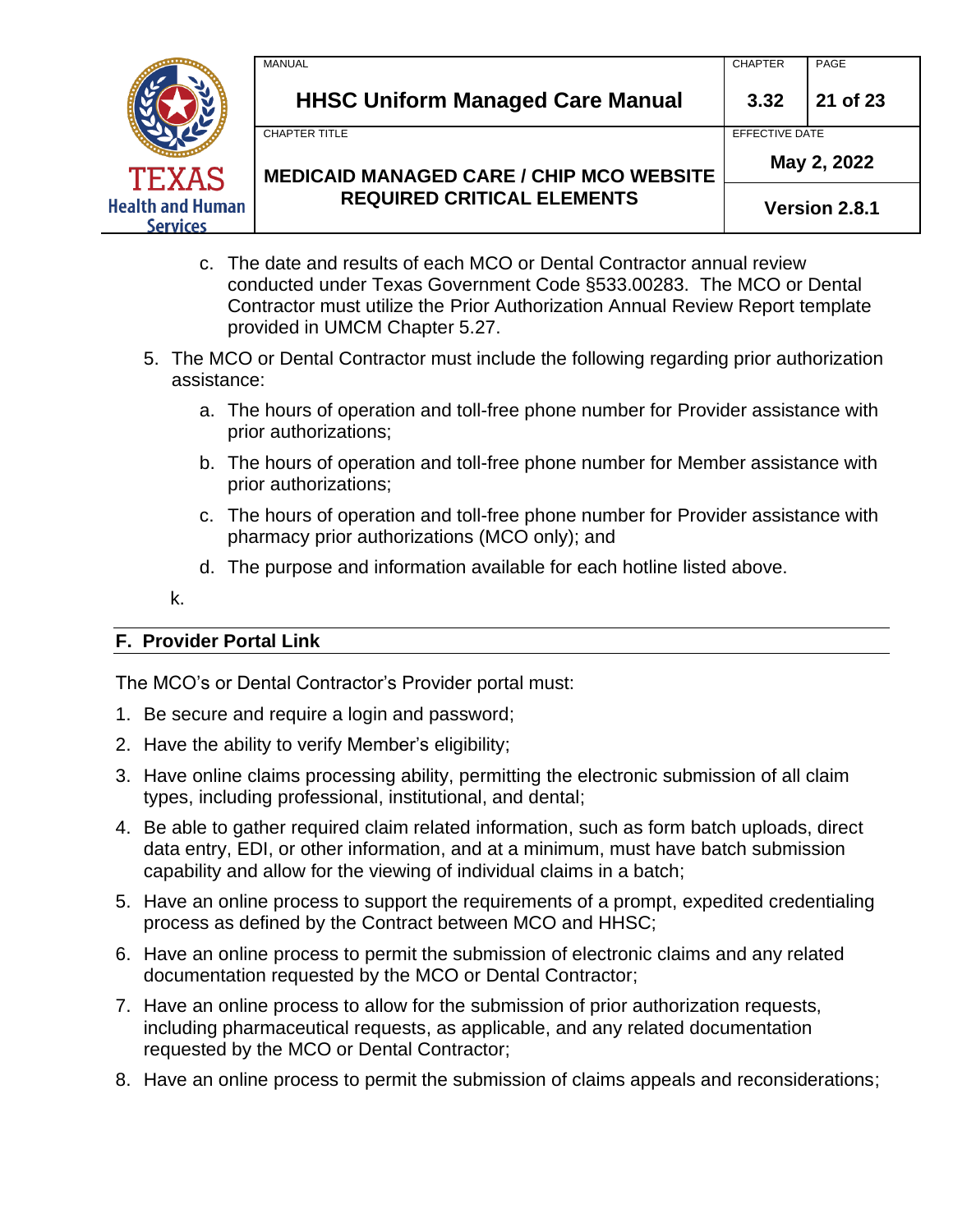

- 9. Have an online process to permit the submission of clinical data;
- 10.Have an online process to obtain electronic remittance advice, such as GUI, EDI, or other;
- 11.Include an electronic process to obtain explanation of payment statements and other standardized reports that allows the Provider to view and download a PDF version of the information;
- 12.Have the ability to accept electronic forms and capture an electronic signature or similar electronic authorization of a prior authorization request;
- 13.Allow for Provider access to MCO's maximum allowable cost lists as defined and required by the Contract between MCO and HHSC (MCO only); and
- 14.Provide information on how to handle appeals for recoupments due to HHSC retroeligibility changes.

### **G. Additional Specific Requirements for the STAR Health and STAR Kids MCOs**

In addition to the above-referenced requirements for the main Provider home page, the MCOs for STAR Health and STAR Kids must include the items identified below:

- l. STAR Health MCOs
- 1. Links to the Department of Family and Protective Services policies and information required of Providers to meet the needs of the STAR Health population;
- 2. Posting of routine scheduled downtime of the Health Passport; and
- 3. An online process, through the provider portal or Health Passport, for providers to access the following information on their patients with the consent of each Member:
	- a. Screening and Assessment Instrument (SAI);
	- b. Member SAI MDCP Review signature (Form 2605), as applicable; and
	- c. ISP, as applicable.

STAR Kids MCOs

- 1. Information on the 24-hour Nurse hotline and how to seek specialty consultations and referrals;
- 2. Information regarding outages and downtime for Provider-facing systems; and
- 3. An online process for providers to access the following information on their patients with the consent of each Member:

a. SK-SAI;